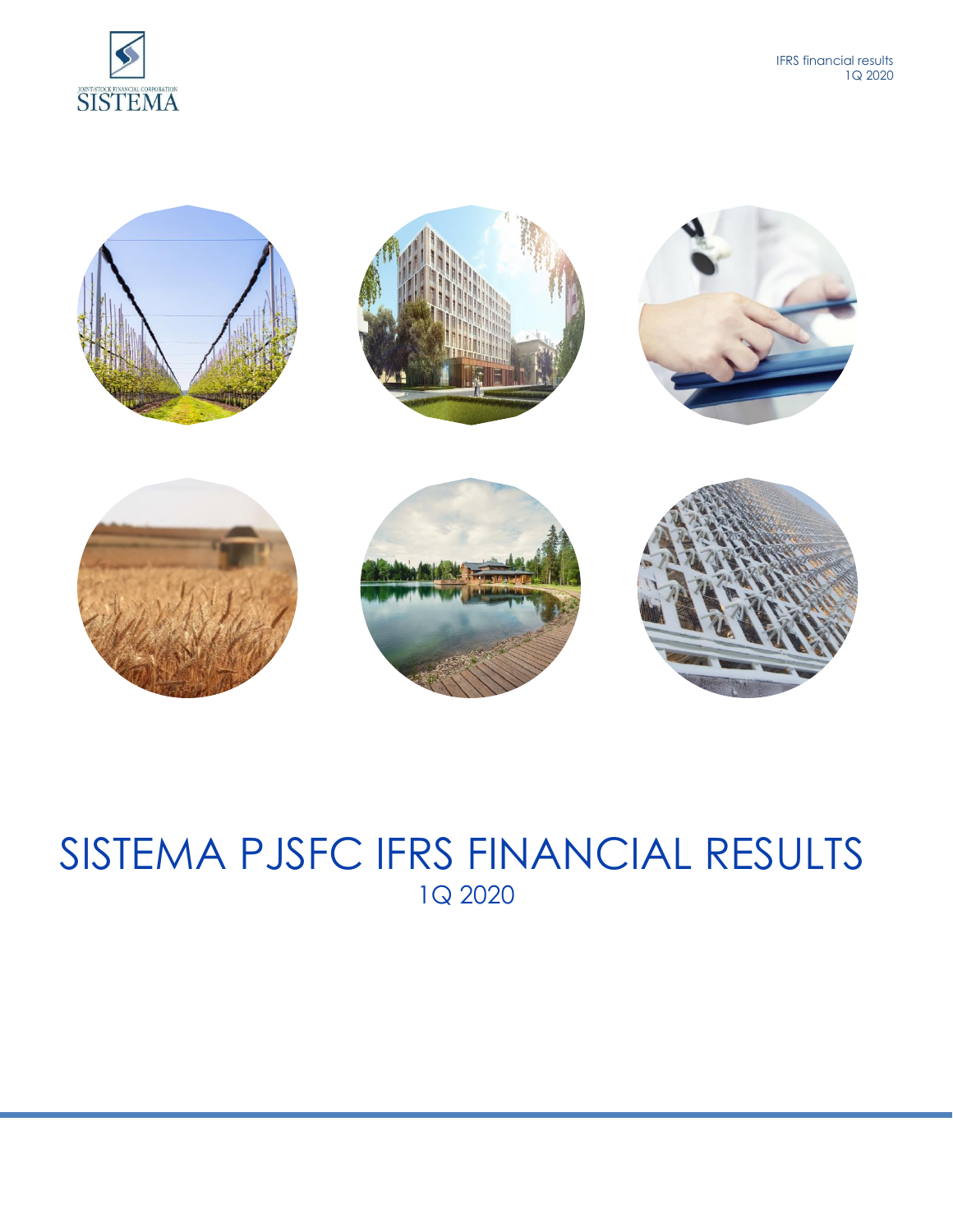

Sistema's management will host a conference call today at 10:00 am (New York time) / 3:00 pm (London time) / 4:00 pm (CEST) / 5:00 pm (Moscow time) to present and discuss the 1Q 2020 results.

To participate in the conference call, please dial:

#### **Russia**

+7 495 213 1767 8 800 500 9283 (toll free)

## **UK**

+44 330 336 9125 0800 358 6377 (toll free)

#### **US**

+1 646-828-8193 888-394-8218 (toll free)

## **Conference ID: 7407014**

## **Link to webcast[: https://webcasts.eqs.com/sistema20200610](https://webcasts.eqs.com/sistema20200610)**

Or quote the conference call title: "Sistema First Quarter 2020 Financial Results".

A replay of the conference call will be available on Sistema's website [www.sistema.com](http://www.sistema.com/) for at least seven days after the event.

## **For further information, please visit [www.sistema.com](http://www.sistema.com/) or contact:**

| Investor Relations       | <b>Public Relations</b>  |
|--------------------------|--------------------------|
| Nikolai Minashin         | Sergei Kopytov           |
| Tel.: +7 (495) 730 66 00 | Tel.: +7 (495) 228 15 32 |
| n.minashin@sistema.ru    | kopytov@sistema.ru       |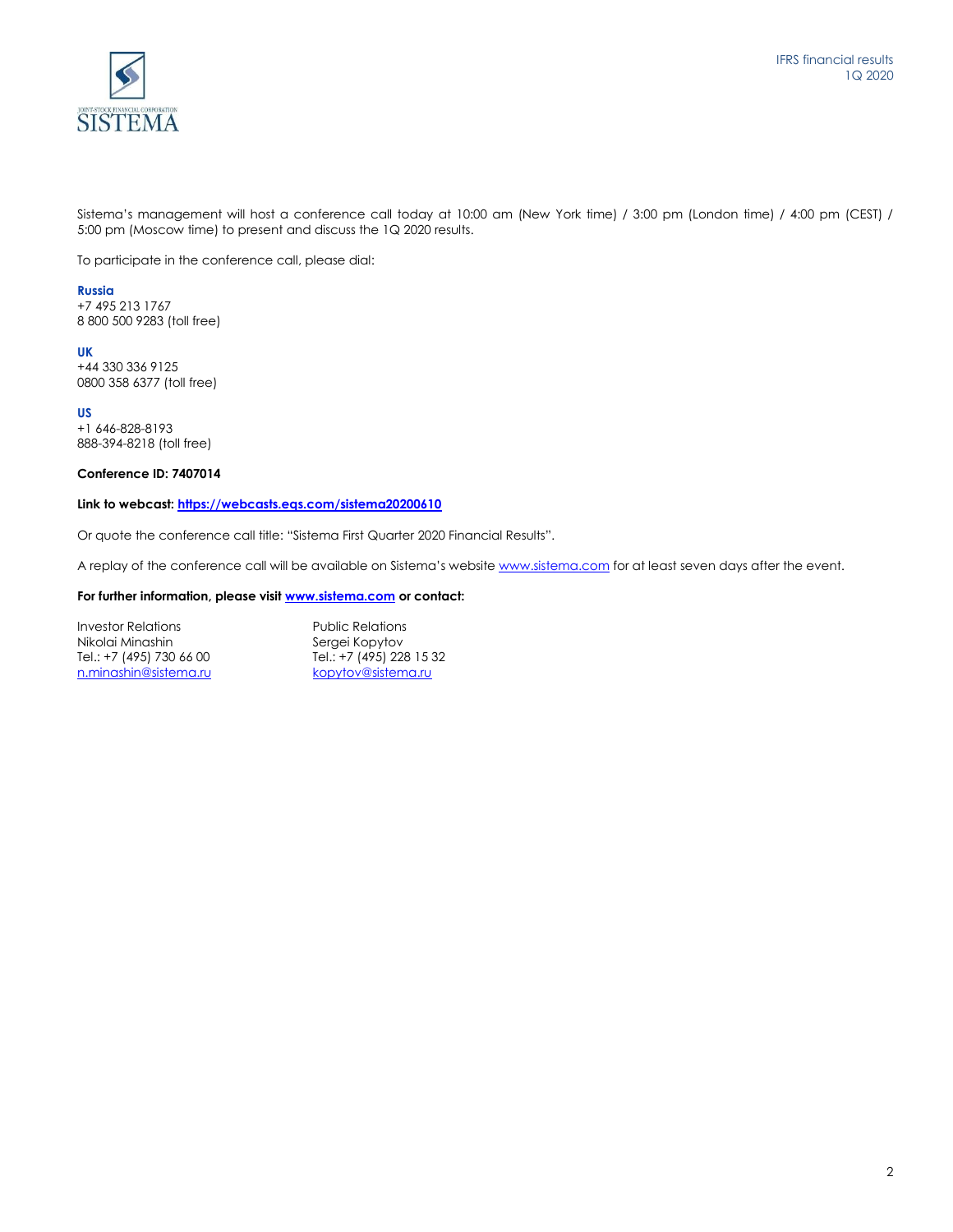

**Moscow, Russia** – 10 June 2020 – Sistema PJSFC ("Sistema" or the "Company", together with its subsidiaries and associates, "the Group") (LSE: SSA, MOEX: AFKS), a publicly-traded diversified Russian holding company, today announces its unaudited consolidated financial results in accordance with International Financial Reporting Standards (IFRS) for the first quarter 2020 ended 31 March 2020.

# **KEY GROUP HIGHLIGHTS**

- Investments in Ozon. Sistema invested an additional RUB 3 billion in Ozon to continue the implementation of its aggressive growth strategy.
- ✓ **Establishing a new venture capital fund.** The Company launched Sistema SmartTech, a start-up fund focused on early stage investment. Sistema SmartTech will primarily invest in projects of Russian origin, operating in a variety of sectors and demonstrating growth potential through the creation of new market niches.
- **Development of one of the largest private laboratories in Russia.** In January 2020, Sistema-Biotech signed an investment agreement with the International Medical Cluster Foundation to construct a multidisciplinary biotechnology R&D laboratory and centre for preclinical testing of cutting-edge developments and technologies in Skolkovo. The Sistema-Biotech laboratory will focus on genetic research, the production of diagnostic kits, cell-based biomedical products, biobanks and the production of biopharmaceuticals.
- Secondary placement of series 001P-05 bonds. In February 2020, the Group successfully completed a secondary placement of series 001P-05 exchange-traded bonds. During the tender offer, RUB 3.5 billion of bonds out of the total RUB 10 billion issue were repurchased. The Company placed all repurchased bonds through the secondary placement with a coupon rate of 6.85% at 100% of the nominal value.

# **CORPORATE EVENTS AFTER THE END OF THE REPORTING PERIOD**

- ✓ **Appointment of Sistema's new President.** In April 2020, Vladimir Chirakhov was appointed President of Sistema.
- Dividends for 2019. In May 2020, the Board of Directors of Sistema recommended that the Annual General Meeting of Shareholders distribute RUB 1.25 billion as the final dividend for FY 2019 (RUB 0.13 per ordinary share or RUB 2.6 per GDR). The Annual General Meeting of Shareholders will be held on 27 June 2020.
- ✓ **New bonds issue.** In May 2020, Sistema placed 10-year exchange-traded bonds of series 001Р-13 of RUB 15 billion at a 6.60% coupon rate with a 4-year put option.
- In May 2020, *recognising increased focus on ESG* in modern corporate culture, Sistema's Board of Directors approved an amended version of the Corporate Governance Code consistent with the best international ESG practices and reflecting the Corporation's commitment to best in class ESG performance.

# **INITIATIVES TO COMBAT COVID-19**

- ✓ **Over RUB 1 billion of investments to combat COVID-19** related to medical aid, the production of personal protective equipment, employee healthcare and supporting the customers of the Group's companies.
- ✓ **Increasing the capabilities for COVID-19 diagnostics**. In April 2020, Sistema-Biotech obtained a registration certificate issued by Russian healthcare regulator Roszdravnadzor for its coronavirus detecting test system. In May 2020, Sistema-Biotech signed a contract with the healthcare department of the Moscow city government to supply 1 million test systems. Sistema-Biotech has also launched clinical and laboratory trials of a new rapid response test system able to detect the COVID-19 virus within 30 minutes and within the workplace.
- ✓ **Creation of a Support Centre for medical personnel** focused on providing organisational and financial support to healthcare workers during and in the aftermath of the coronavirus pandemic. RUB 500 million was raised to support the social initiative #StranaBezVirusa; 25,000 COVID-19 diagnostic test systems have been distributed for free to approximately 10 Russian regions; 200,000 protective suits purchased from China were provided for hospital staff in Moscow and the Moscow region.
- ✓ **Leveraging digital technologies against COVID-19.** MTS and Medsi have launched free online consultations with primary care doctors and pediatricians through their SmartMed telemedicine service across Russia. Medsi has also launched its quality of patient care monitoring system utilising artificial intelligence at its Clinical Hospital in Otradnoe, which was converted to admit patients with pneumonia and COVID-19. Over 1,500 patients were admitted in two months.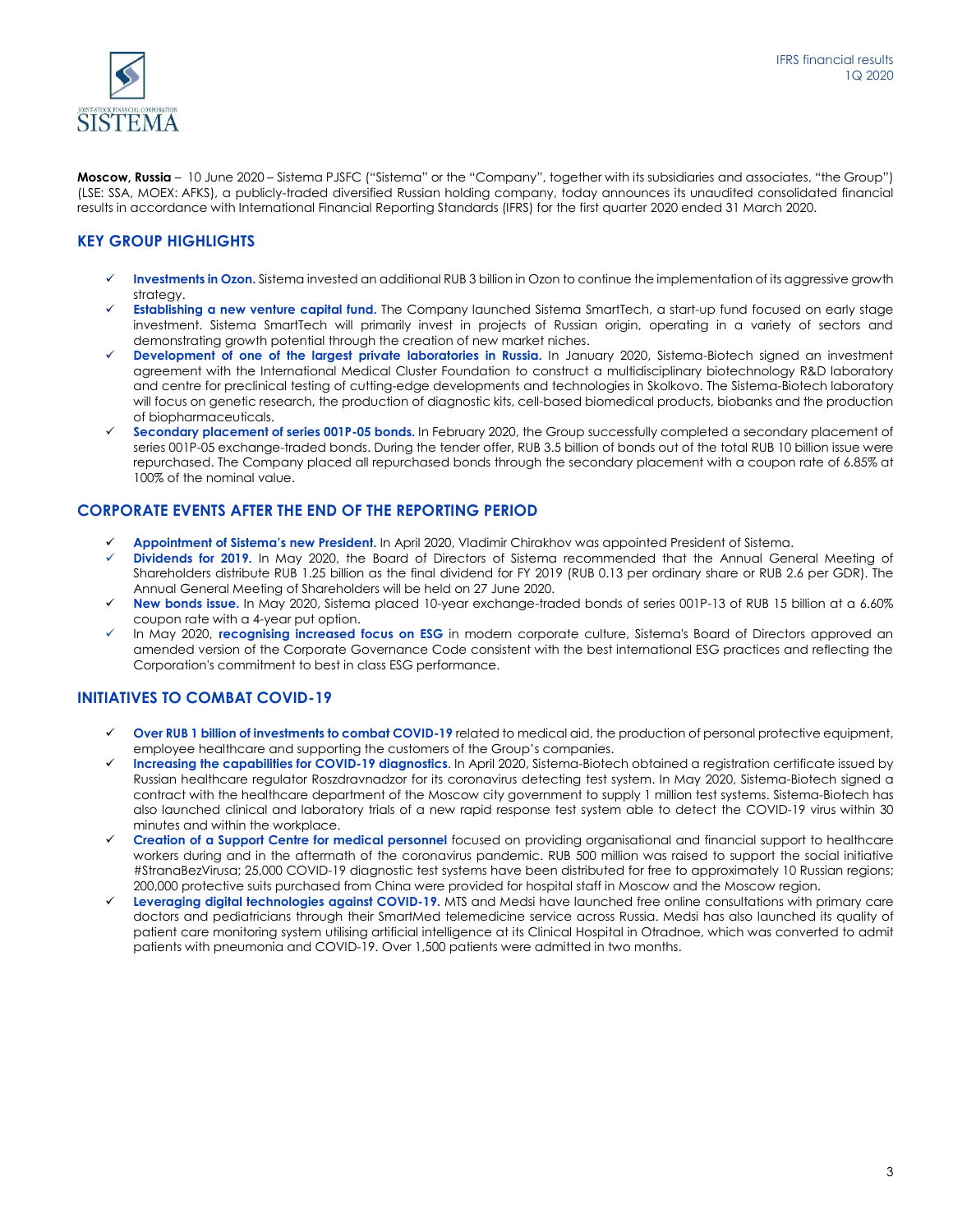

 $\overline{\phantom{a}}$ 

## **1Q 2020 FINANCIAL HIGHLIGHTS**

- **Consolidated revenue<sup>1</sup> increased by 6.3%** year-on-year to RUB 158.9 billion.
- ✓ **Adjusted OIBDA<sup>2</sup> grew by 1.5% year-on-year** to RUB 54.0 billion.
- Adjusted OIBDA margin amounted to 34.0%.
- ✓ **Adjusted net loss attributable to Sistema** was RUB 9.4 billion.

## **Vladimir Chirakhov, President and Chief Executive Officer of Sistema, said:**

"Despite the negative impact of the COVID-19 pandemic and subsequent lockdown measures in our core markets, Sistema increased both its revenue and adjusted OIBDA in 1Q 2020 as a result of the strong performance of the Group's portfolio of diversified assets.

Although there remains a substantial uncertainty about the length of the pandemic and economic recovery, our portfolio companies are pressing ahead with investment programmes: MTS is investing in network construction; Segezha Group has entered the active construction phase of a plywood production mill in the Kostroma region; Steppe enhances presence in crop production and dairy farming segments and pursues its strategy of increasing land bank; Medsi is preparing to open a new medical centre in Michurinsky prospekt in Moscow; Detsky Mir continues to open new stores; and Ozon is focused on building fulfilment centres and the expansion of its delivery infrastructure.

While lockdown measures have challenged our portfolio companies operating in consumer-facing markets, they managed to promptly restructure business processes and strengthen both online sales and client communication channels. MTS raised online smartphone sales by 70% compared to the pre-lockdown period. Detsky Mir increased its share of online sales up to 25% from total sales in 1Q 2020 and up to 42% in April. Etalon Group was one of the first companies in the real estate market to launch online bookings and sales of apartments. Finally, Ozon, which operates solely online, has not only managed to maintain record growth in GMV but has significantly increased it to 115% year-on-year in 1Q 2020 and up to almost 200% in April.

Sistema's assets demonstrated resilience in the face of the global pandemic measures, successfully adjusting their business processes to the new environment. And while we may see a stronger impact of COVID-19 on the performance of some of our portfolio companies in the second quarter 2020, I am convinced that this crisis will allow our assets to further increase efficiency and continue market consolidation. Likewise, at the Corporate Centre level, we have focused on costs optimisation and introduced measures to reduce SG&A, which will be fully reflected in 2021 results."

<sup>&</sup>lt;sup>1</sup> Hereinafter the results for 1Q 2019 are presented taking into account reclassification of Detsky Mir, Leader-Invest, MTS operations in Ukraine and RTI microelectronics businesses as discontinued operations.

<sup>&</sup>lt;sup>2</sup> Hereinafter see Appendix A for the definitions of adjusted OIBDA, adjusted operating profit, adjusted net profit attributable to Sistema, consolidated debt and consolidated net debt and their reconciliation to IFRS financials.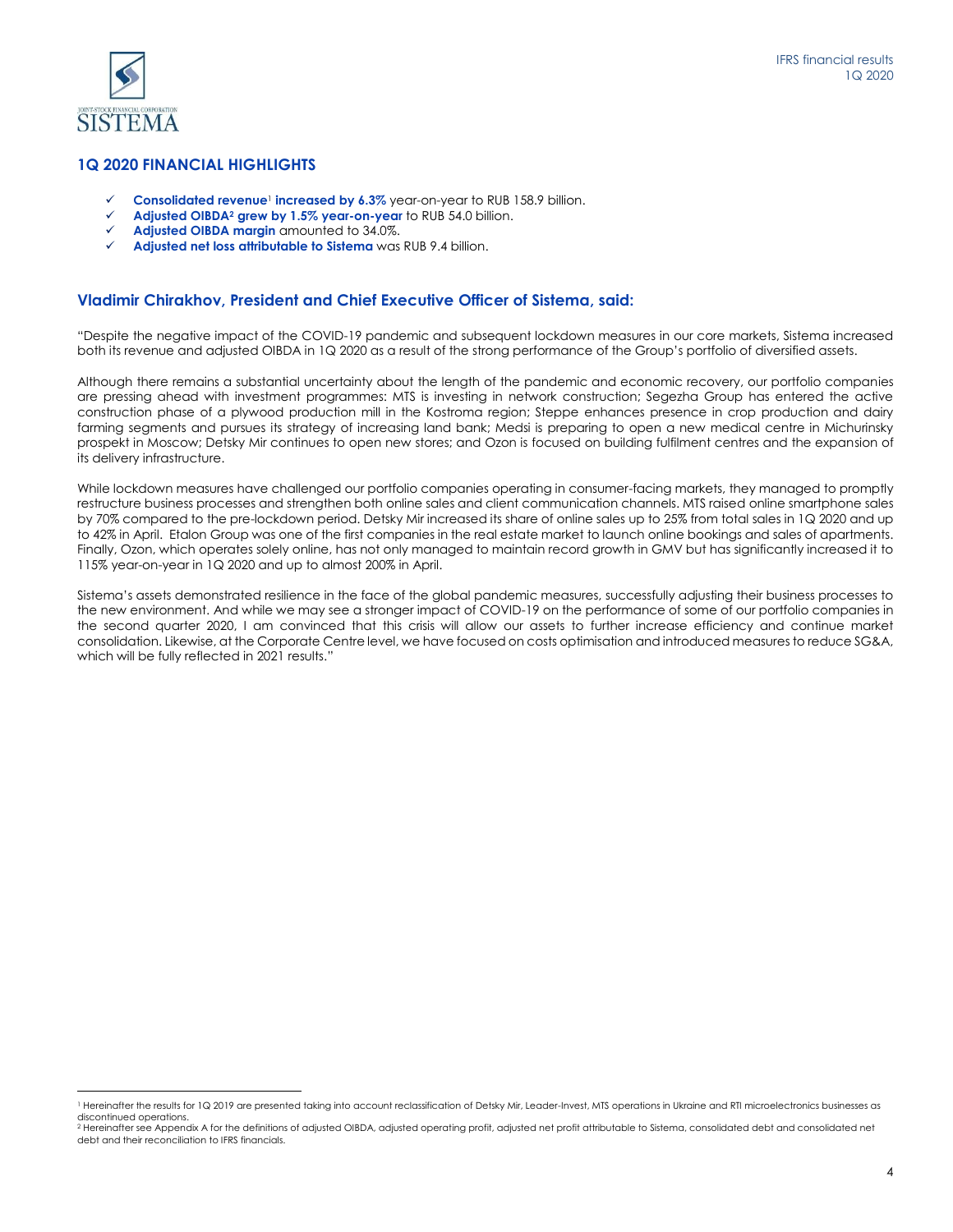

# **SISTEMA RESULTS REVIEW**

| (RUB million)                                    | <b>1Q 2020</b> | <b>1Q 2019</b> | Change    |
|--------------------------------------------------|----------------|----------------|-----------|
| Revenue                                          | 158,885        | 149,465        | 6.3%      |
| Adj. OIBDA                                       | 54,045         | 53,234         | 1.5%      |
| Operating profit                                 | 23,172         | 24.649         | $(6.0\%)$ |
| Net profit/ (loss) attributable to Sistema       | (10,214)       | 16.641         |           |
| Adj. net profit / (loss) attributable to Sistema | (9,409)        | 15.713         |           |

In 1Q 2020, Sistema's **consolidated revenue increased by 6.3% year-on-year to RUB 158.9 billion** primarily driven by strong performance of MTS due to revenue growth amid strong dynamics of mobile services revenue, increased smartphone sales and MTS Bank's contribution; BPGC due to revenue growth as a result of higher electricity transmission tariffs, an increase in utility connection services and higher rental payments; and Medsi due to significant revenue growth from the Voluntary Health Insurance (VHI), Mandatory Health Insurance (MHI) and individual patients segments.

**Adjusted OIBDA increased by 1.5% year-on-year** driven by improved results at BPGC due to an increase in revenue while costs remained flat compared with 1Q 2019; at Medsi due to an increase in revenue; and at Steppe due to positive dynamics in its key operating segments. The dynamics of the Group's adjusted OIBDA was also impacted by the decrease in OIBDA of Segezha Group, as well as by the reflection of Sistema's share in the increase of Ozon's net loss: in 1Q 2020, the Group's share in Ozon's net loss amounted to RUB 2.4 billion compared to RUB 1.1 billion in 1Q 2019.

**Year-on-year adjusted net income dynamics** is primarily accounted for by the recognition of the gain from the divestiture of Sistema's 51% stake in Leader Invest and subsequent revaluation of investments in associates (remaining 49% stake in Leader Invest) in the first quarter 2019.

**The Group's selling, general and administrative expenses (SG&A) increased** by 7.7% year-on-year to RUB 30.5 billion in 1Q 2020 primarily driven by higher SG&A at MTS due to increase in headcount as MTS enhances presence in the digital areas. The SG&A/revenue increased slightly year-onyear and amounted to 19.2%.

**CAPEX grew** by 31.9% year-on-year and amounted to RUB 28.1 billion in 1Q 2020, mainly driven by CAPEX growth at MTS related to network development, as well as investments in the capacity increase at Segezha Group.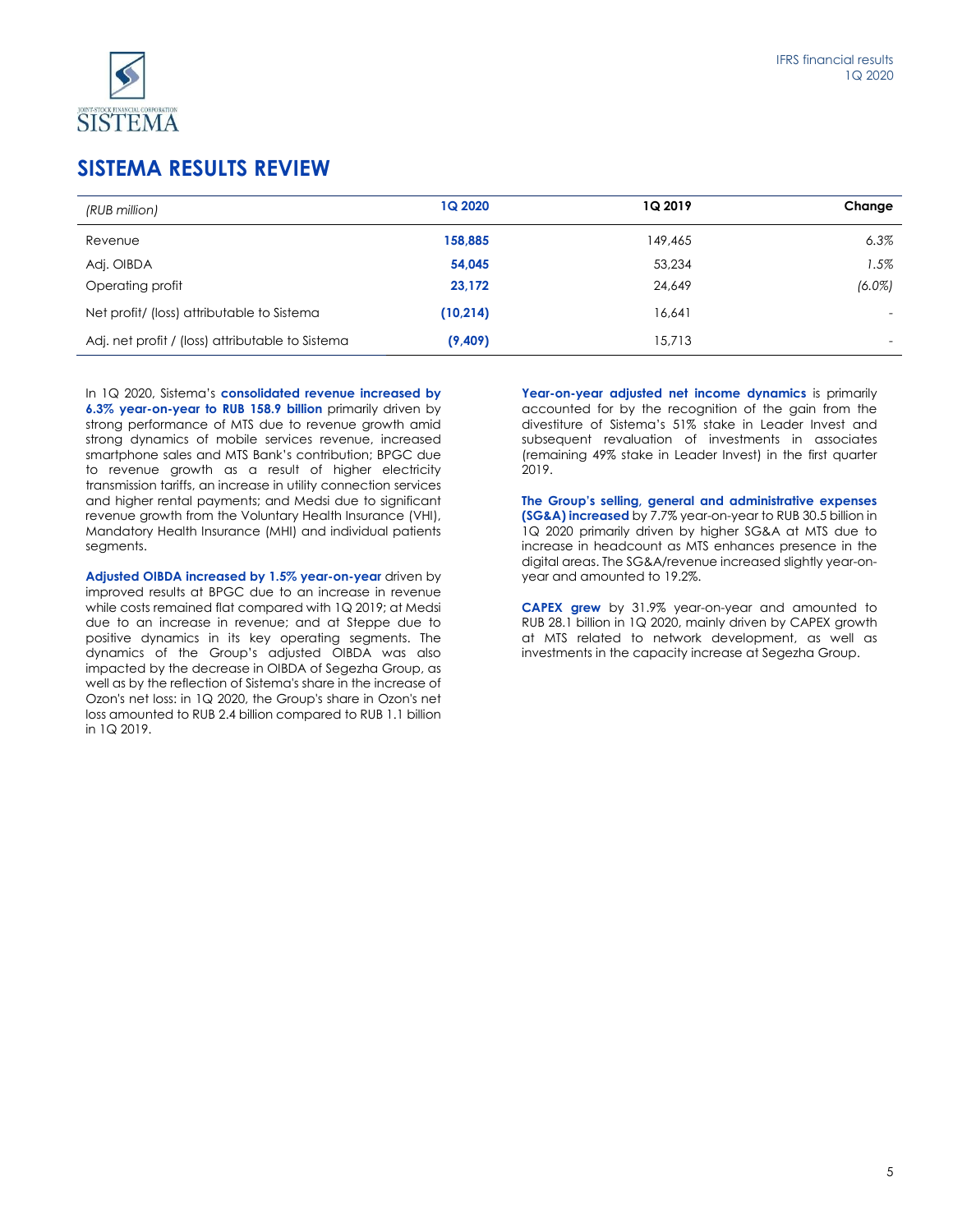

# OVERVIEW OF PORTFOLIO COMPANIES<sup>3</sup>

# **MTS**



| (RUB million4)                                       | <b>1Q 2020</b> | 1Q 2019 | Change     |
|------------------------------------------------------|----------------|---------|------------|
| Revenue                                              | 119,608        | 109,832 | 8.9%       |
| Adj. OIBDA <sup>5</sup>                              | 51,836         | 54,025  | $(4.1\%)$  |
| Adj. OIBDA margin <sup>5</sup>                       | 43.3%          | 49.2%   | (5.9 p.p.) |
| Operating profit                                     | 26,816         | 30,428  | (11.9%)    |
| Adj. net profit attributable to Sistema <sup>6</sup> | 9,031          | 7.076   | 27.6%      |

In 1Q 2020, **MTS's revenue grew by 8.9% year-on-year** to RUB 119.6 billion driven by growth in mobile service revenue, backed by an increase in tariffs and a spike in smartphone sales in expectation of rouble depreciation. Moreover, MTS Bank positively contributed to the growth in the group revenue.

In 1Q 2020, **adjusted OIBDA slightly decreased year-on-year and amounted to RUB 51.8 billion.** Revenue growth in the key telecoms sector had a positive effect on OIBDA, while negative dynamics were primarily due to income from assets disposal: the sale of a stake in Ozon to Sistema PJSFC in 1Q 20197, and the sale of MGTS real estate venues to JSC Business Nedvizhimost.

**Adjusted OIBDA margin amounted to 43.3%** in 1Q 2020, which is 5.9 p.p. less than in 1Q 2019.

In 1Q 2020, **growth in adjusted net profit by 27.6% year-on-year to RUB 9.0 billion** was primarily due to a positive revaluation effect related to the use of derivative instruments to manage the currency position of MTS Group. A negative effect on the dynamics of the net profit growth year-on-year was driven by 1Q 2019 income related to discontinued operations in Ukraine.

**CAPEX.** In 1Q 2020, the amount of capital expenditure increased primarily due to increased levels of investment in the network development. In the first three months of 2020, MTS Group commissioned 3,800 base stations in 69 Russian regions.

#### **OUTLOOK FOR 2020**

l

MTS expects a slight growth in revenue in 2020 in the range of 0-3%, a possible OIBDA decline by up to 2%, while capital expenditure is estimated to remain flat at RUB 90 billion.

#### **KEY EVENTS IN 1Q 2020 AND AFTER THE END OF THE REPORTING PERIOD**

**Special dividend.** In February 2020, MTS completed the payment of the special dividend totalling RUB 26.48 billion, or RUB 13.25 per share.

**Share buyback programme.** In March 2020, MTS's Board of Directors approved a buyback programme of a total of RUB 15 billion until the end of 2020.

**Dividend for 2019.** In April 2020, the Board of Directors recommended the final dividend for 2019 of RUB 20.57 per share to be approved at the Annual General Meeting of Shareholders on 24 June 2020.

**New bond issues.** In May 2020, MTS successfully placed exchange-traded series 001Р-15 bonds in the amount of RUB 5.0 billion with a maturity of 6.5 years, as well as RUB 7.0 billion seven-year exchange-traded series 001Р-16 bonds. The coupon rates of both issues amounted to 6.60%.

In early June 2020, MTS placed two-year exchange-traded series 001P-17 bonds in the amount of RUB 10.0 billion with a coupon rate of 5.50%

**COVID-19.** Since the end of March 2020, MTS has observed increased traffic on its fixed and mobile networks. A sharp drop in revenue from international roaming is expected, and approximately a third of retail outlets remain closed.

MTS is supporting medical professionals in the fight against the spread of the virus. MTS is also developing new complex product offerings, combining TV, books, music, telemedicine and fitness apps to support clients and retain their loyalty after the crisis.

<sup>&</sup>lt;sup>3</sup> Here and hereafter revenues are presented on an aggregated basis, excluding revenues from intra-segment (between entities in the same segment) transactions, but before intersegment (between entities in different segments) eliminations, unless accompanied by the word "consolidated". Amounts attributable to individual companies, where appropriate, are shown prior to both intra-segment and inter-segment eliminations and may differ from respective standalone results due to certain reclassifications and adjustments. <sup>4</sup> MTS results are presented with reclassification of business in Ukraine as part of discontinued operations from 4Q 2019. The results for 1Q 2019 have been restated to reflect the results

of this reclassification. <sup>5</sup> Adjustment for the one-off write off of non-current assets in the amount of RUB 0.3 billion in 1Q 2020.

<sup>&</sup>lt;sup>6</sup> Here and hereafter net profit is presented in Sistema's share. Adjustments include revaluation of liabilities under SEC investigation and non-current assets write-off in the first quarter 2020.

<sup>&</sup>lt;sup>7</sup> In the financial statement of MTS, this income is reflected below operating profit.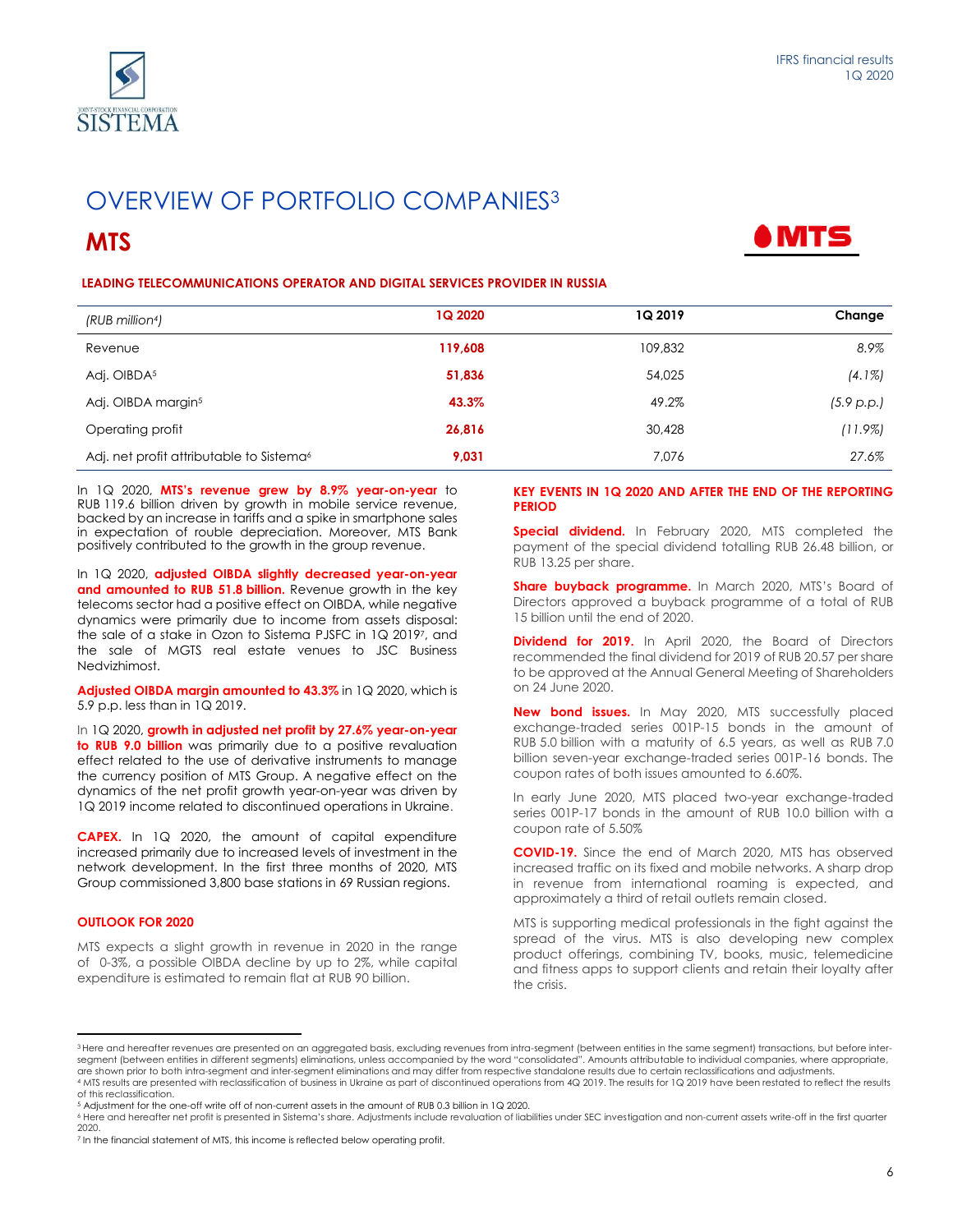



# **FORESTRY HOLDING SEGEZHA GROUP**

## **LEADING RUSSIAN VERTICALLY INTEGRATED FORESTRY HOLDING**

| (RUB million)                             | <b>1Q 2020</b> | 1Q 2019 | Change     |
|-------------------------------------------|----------------|---------|------------|
| Revenue                                   | 14,332         | 14,487  | $(1.1\%)$  |
| <b>OIBDA</b>                              | 2,627          | 3.970   | (33.8%)    |
| OIBDA margin                              | 18.3%          | 27.4%   | (9.1 p.p.) |
| Operating profit                          | 1,091          | 2,714   | (59.8%)    |
| Net profit/(loss) attributable to Sistema | (5, 221)       | 2.730   |            |

In 1Q 2020, **Segezha Group's revenue slightly decreased by 1.1% year-on-year** primarily due to a decline in global paper prices. Growth in the sales of plywood and sawn timber contributed positively to the revenue dynamics.

**Segezha Group's OIBDA** amounted to RUB 2.6 billion in 1Q 2020. The year-on-year decline was due to lower paper prices compared to record high levels in 1Q 2019. Higher share of lowmargin products sales (sawn timber and plywood) in product mix also contributed to negative OIBDA dynamics.

**OIBDA margin declined by 9.1 p.p. year-on-year to 18.3%** in 1Q 2020.

**Net loss** amounted to RUB 5.2 billion in 1Q 2020. The year-onyear dynamics were driven by currency exchange differences from the revaluation of the company's FX-denominated debt.

**Paper output decreased by 1.6% year-on-year to 99,300 tonnes<sup>8</sup>** in 1Q 2020 due to scheduled repair works. Paper sales grew by 1.8% year-on-year to 66,000 tonnes due to reduced stock inventory. The additional volume of paper was sold largely to existing clients.

**The production volume of paper sacks and bags** grew by 4.6% year-on-year to 334.3 million units<sup>9</sup> due to the launch of a new line for the production of industrial paper packaging in Salsk in November 2019. Sales increased by 12.1% year-on-year to 313.4 million units following the growth in production volume, while a share of the output produced in the low winter season will be sold in summer and autumn. Decreased sales of paper packaging in the European market and in the Middle East and North Africa became a negative factor.

**Plywood production increased by 3.1% year-on-year to 49,500 cu m in 1Q 2020** due to the new plywood production facility in the Kirov region, commissioned in July 2018, reaching its full production capacity.

**Plywood sales** grew by 30.7% year-on-year to 48,900 cu m in 1Q 2020, which corresponds to the production level in 1Q 2019. The growth in sales was supported by favourable market conditions at the beginning of 2020 and the expansion of the product range.

 $\overline{\phantom{a}}$ 

**Sawn timber output** increased by 13.4% year-on-year to 245,200 cu m in 1Q 2020 on the back of the acquisition of Karelian Wood Company LLC, a logging and wood processing enterprise located in the Republic of Karelia, at the beginning of 2020. The volume of sawn timber sales increased by 9.0% year-on-year to 207,100 cu m in 1Q 2020 backed by the subsequent production increase. The additionally produced stock of sawn timber is sold to new clients in Finland.

**Sustainable development.** Based on the 2019 performance, Segezha Packaging, Segezha Group's European paper packaging operation, has been awarded a Silver Medal sustainability rating by the EcoVadis for the second consecutive year. The platform assesses corporate, social and ecological responsibility.

In 1Q 2020, four Segezha Group enterprises were certified in accordance with the standards of the voluntary forestry certification PEFC (The Programme for the Endorsement of Forest Certification). Three of them, Segezha Pulp & Paper Mill, PLO Onegales, and PAO Onegales, achieved sustainable forest management certification, while Onega Sawmills received the PEFC supply chain certificate.

As part of its sustainable forestry policy, Segezha Group has initiated a project focused on the development of seed plantation centres, in order to produce containerised tree seedlings.

#### **KEY EVENTS IN 1Q 2020 AND AFTER THE END OF THE REPORTING PERIOD**

**Business development.** In January 2020, Segezha Group purchased the Karelian Wood Company LLC, a logging and wood processing enterprise, from Finland's Pin Arctic Oy Company. The facility is located near the city of Kostomuksha in the Republic of Karelia. It has an output capacity of up to 250,000 cu m of sawn timber per year, and an annual allowable cut of over 200,000 cu m.

**Debut in the debt market.** In January 2020, the Group successfully placed three-year series 001P-01R bonds in the volume of RUB 10 billion with a coupon rate of 7.1%. The company was assigned a ruA- credit rating by Expert RA.

<sup>8</sup> About 34% of paper produced was supplied to converting facilities to produce paper packaging.

<sup>9</sup> Including 20.5 million consumer paper bags.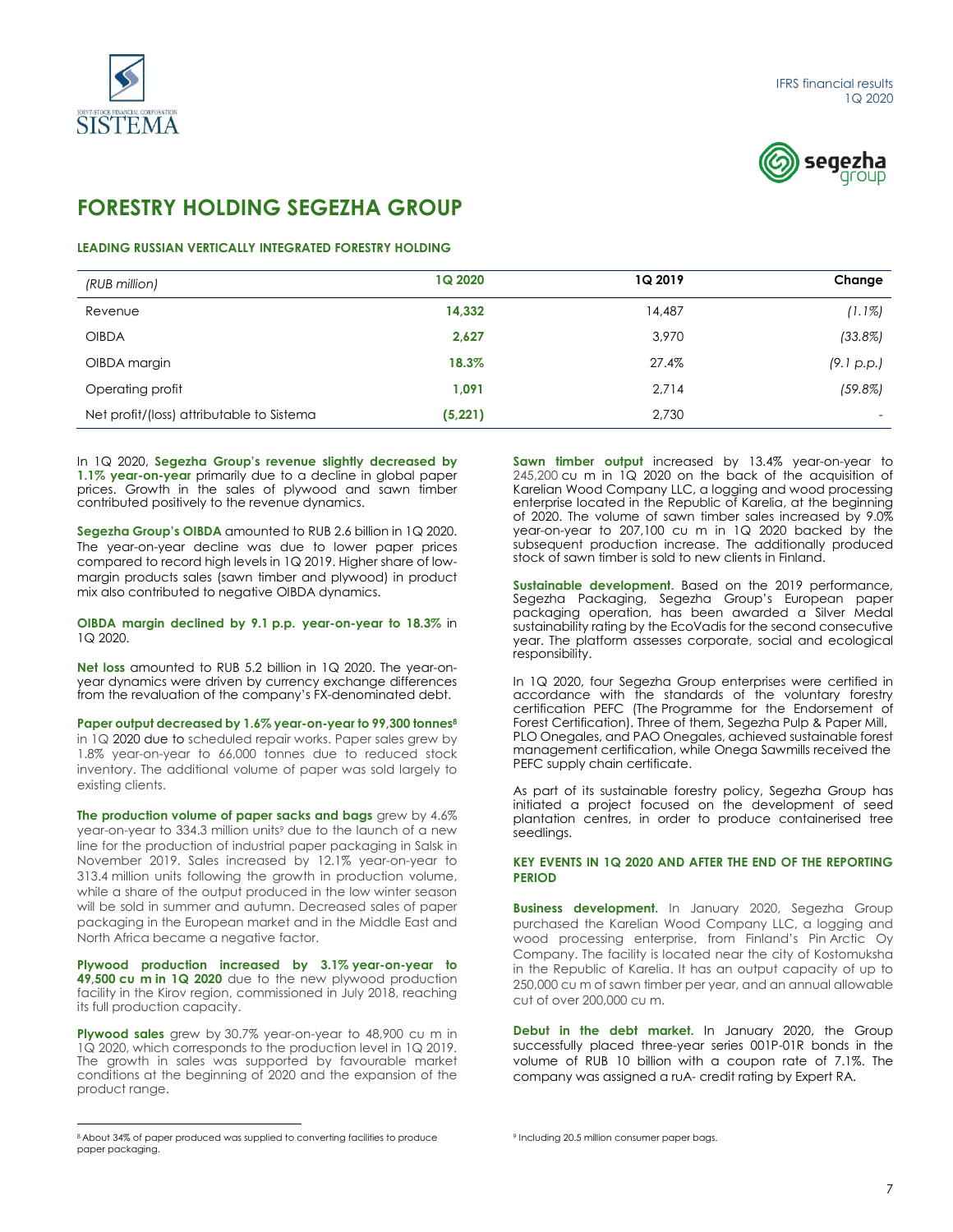

**Commencing construction of a plywood production mill** in Galich, Kostroma Region. The mill's design capacity is 130,000 cu m oflarge-sized birch plywood per year.

**Launch of the second phase of pellet production at Lesosibirsky LDK**. The total pellet production capacity increased from 70,000 to 110,500 tonnes per year.

In April 2020, Segezha Group made a donation to the Segezha Central District Hospital for the purchase of medical equipment to fight coronavirus, including ambulances with portable ventilators.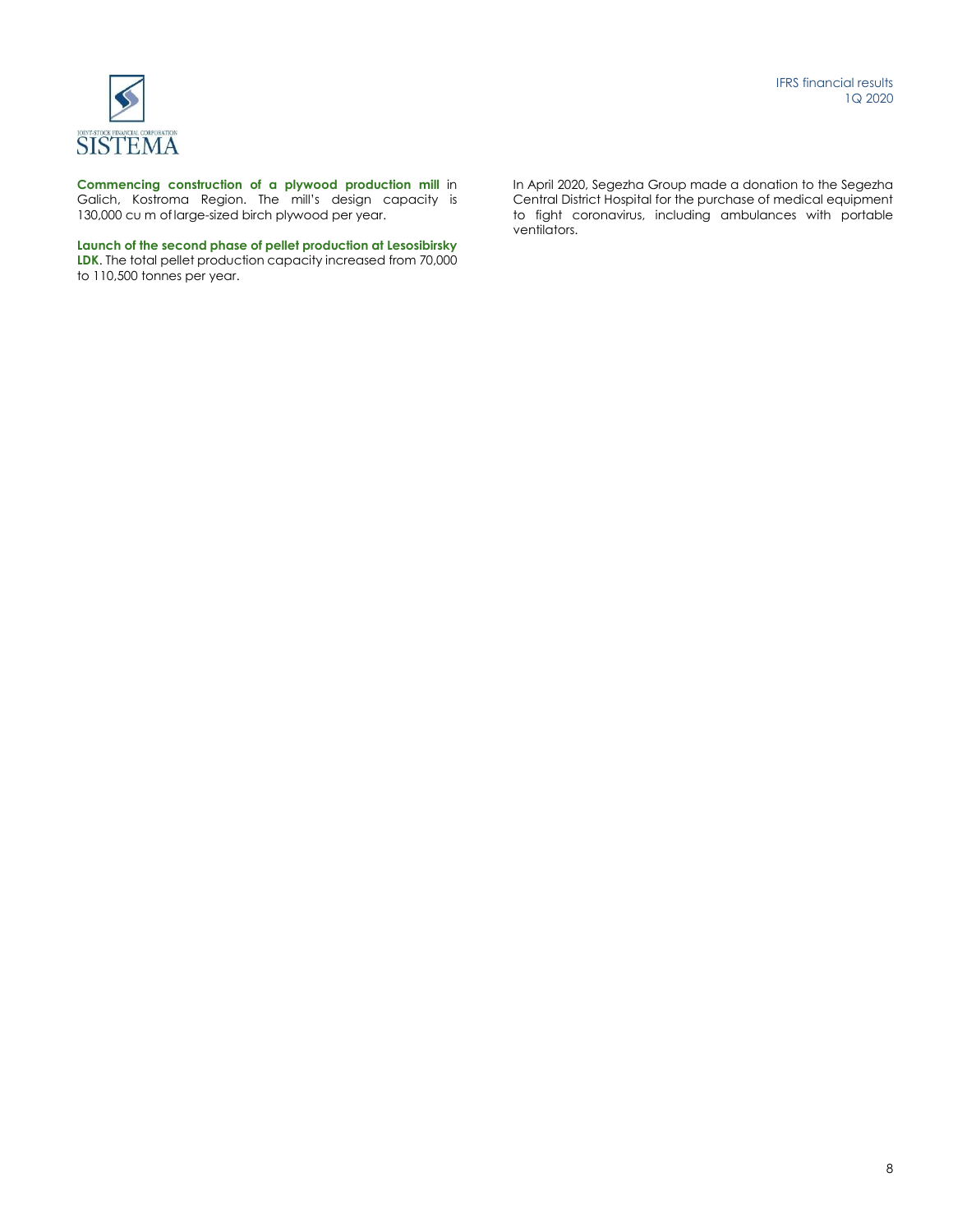



# **AGRICULTURE HOLDING STEPPE**

## **ONE OF RUSSIA'S LARGEST AGRICULTURE HOLDINGS AND LAND OWNERS**

| (RUB million) <sup>10</sup>        | <b>1Q 2020</b> | <b>1Q 2019</b> | Change     |
|------------------------------------|----------------|----------------|------------|
| Revenue                            | 5,475          | 6,282          | $(12.8\%)$ |
| <b>OIBDA</b>                       | 1,115          | 829            | 34.5%      |
| OIBDA margin                       | 20.4%          | 13.2%          | 7.2 p.p.   |
| Operating profit                   | 756            | 597            | 26.5%      |
| Net profit attributable to Sistema | 122            | 117            | 4.5%       |

In 1Q 2020, **Steppe's revenue decreased** by 12.8% year-on-year as a result of a decline in crop carry-overs. This negative effect was partially offset by positive dynamics in the Dairy and Orchards segments.

**Steppe's OIBDA** demonstrated a remarkable increase **by 34.5% year-on-year** in 1Q 2020 and amounted **to RUB 1.1 billion**  despite the decrease in revenue. The increase is due to increased production and efficiency in the Dairy segment, an increase in apple sales during high season in the Orchards segment, as well as positive dynamics in the Agrotrading, Sugar and Grocery Trading segments. **OIBDA margin grew by 7.2 p.p.** year-on-year and amounted to 20.4%.

**Steppe's CAPEX** amounted to **RUB 0.4 billion** in 1Q 2020. Key investment areas included the renewal of the farm machinery fleet and the construction of dairy farms.

**Steppe's net profit** in 1Q 2020 amounted to RUB 122 million, which is 4.5% higher year-on-year.

**Land bank of Steppe** in 1Q 2020 **increased to 532,000 hectares** as a result of the consolidation of land assets in the Rostov region. **The total area of orchards reached 780 hectares**. The average export price of wheat sales in 1Q 2020 remained at the level of 1Q 2019.

**Export volumes in the Agrotrading segment have slightly decreased year-on-year since the beginning of the 2019/2020 season and amounted to 1,103,000 tonnes in 1Q 2020.**  The decline in export volumes was offset by executing transactions with a higher margin.

**The Dairy Farming segment reported solid growth**: gross milk yield increased by 31% year-on-year to 17,300 tonnes in

 $\overline{\phantom{a}}$ 

1Q 2020, while cow productivity grew by 5.6% year-on-year. The herd amounted to 6,014 lactating cows at the end of the reporting period.

**Sales volumes in the Sugar and Grocery Trading segment increased substantially by 6%** year-on-year **in 1Q 2020** and amounted to 69,000 tonnes.

#### **KEY EVENTS IN 1Q 2020 AND AFTER THE END OF THE REPORTING PERIOD**

In May 2020, **Steppe acquired three agricultural enterprises in the Stavropol region**, including a dairy farm which, following renovation, will have the capacity to accommodate 9,000 heads of lactating cows (18,900 heads of cattle) and will become the largest dairy farm in Russia, with milk production volume exceeding 100,000 tonnes per year. The deal has also **increased** Steppe's **land bank by 28,000 hectares**.

In May 2020, **Steppe sold 100% of shares of the Yuzhny agricultural enterprise,** which specialises in tomato and cucumber production, to focus on the key business segments – crop production, agrotrading and dairy.

**The Ministry of Agriculture of Russia included Steppe Agroholding in the list of strategically important agricultural enterprises** in the crop producers category.

**COVID-19.** Growing demand for grocery products in March 2020 had a positive impact on the performance of the Sugar and Grocery Trading segment.

<sup>10</sup> RZ Agro is accounted for as an investment in a joint venture in Agroholding Steppe's IFRS financial statements.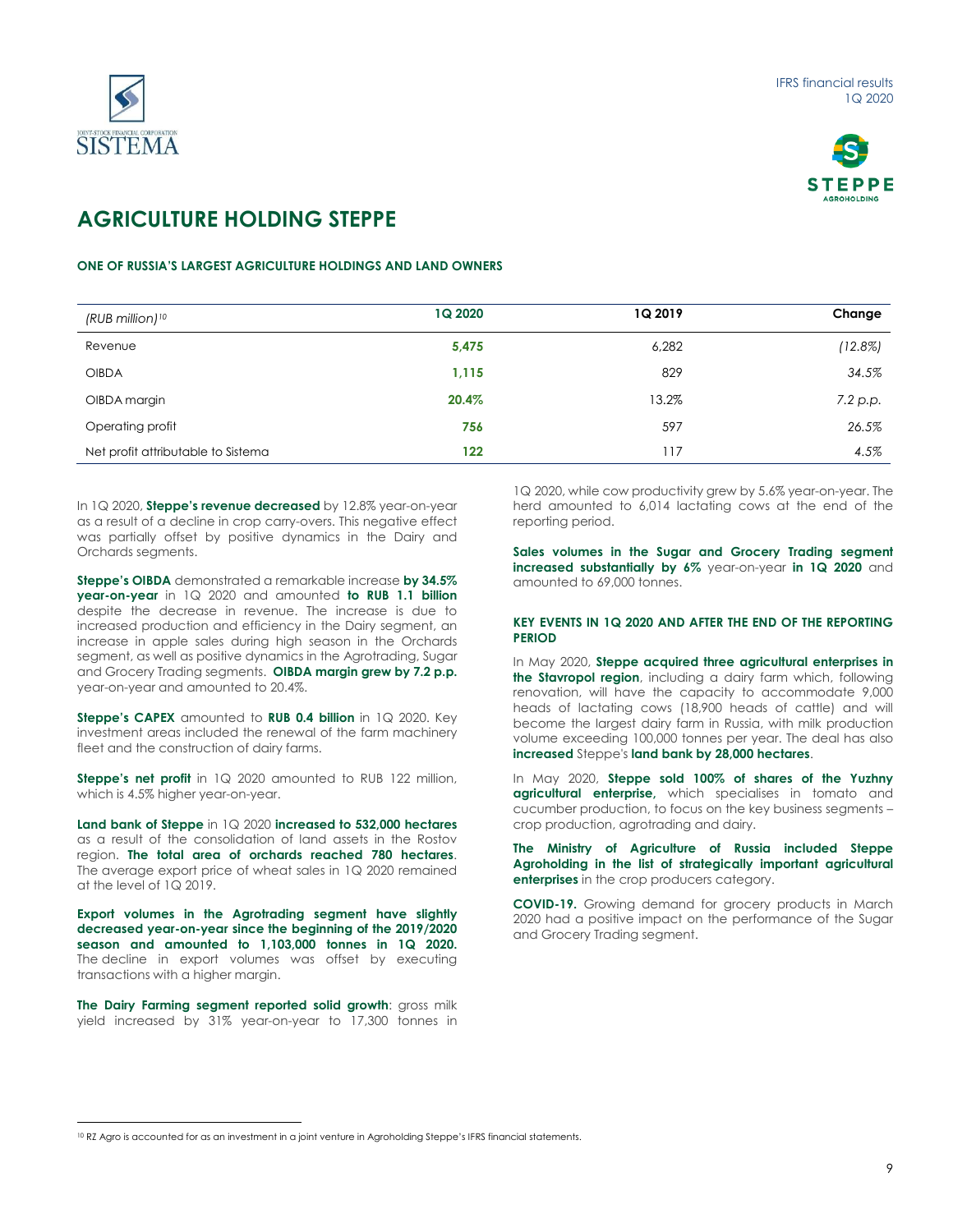



# **MEDSI**

 $\overline{a}$ 

# **LEADING PRIVATE HEALTHCARE OPERATOR IN RUSSIA**

| (RUB million) <sup>11</sup>             | 1Q 2020 | 1Q 2019 | Change   |
|-----------------------------------------|---------|---------|----------|
| Revenue                                 | 5,902   | 5,190   | 13.7%    |
| Adj. OIBDA                              | 1,117   | 883     | 26.5%    |
| Adj. OIBDA margin                       | 18.9%   | 17.0%   | 1.9 p.p. |
| Operating profit                        | 624     | 160     | 290.8%   |
| Adj. net profit attributable to Sistema | 333     | 211     | 58.3%    |

**Medsi's revenue increased by 13.7% year-on-year** in 1Q 2020 and amounted to RUB 5.9 billion. Revenue growth in 1Q 2020 was due to an 11% year-on year increase in revenue from the Voluntary Health Insurance (VHI) segment to RUB 2.6 billion, alongside growth in the individual patients segment by 13% year-on-year to RUB 1.7 billion and the Mandatory Health Insurance (MHI) segment by 18.6% year-onyear to RUB 1.5 billion.

**Adjusted OIBDA increased by 26.5% year-on-year to RUB 1.1 billion** in 1Q 2020 on the back of the growth in revenue.

Medsi's **adjusted OIBDA margin rose by 1.9 p.p**, year-on-year and amounted to 18.9%.

In 1Q 2020, **adjusted net profit grew significantly by 58.3% yearon-year to RUB 333 million.** This was driven by increased adjusted OIBDA.

**Revenue from the Clinical-Diagnostic Centre (CDC) in Belorusskaya amounted to RUB 753 million** in 1Q 2020. OIBDA reached RUB 272 million at an OIBDA margin of 36%.

**Revenue from the CDC in Krasnaya Presnya totalled RUB 698 million.** OIBDA reached RUB 227 million at an OIBDA margin of 33%.

**Net debt increased** in 1Q 2020 due to the use of credit lines to finance CAPEX programmes, including the construction of a

medical centre on Michurinsky Prospekt in Moscow. Debt to OIBDA LTM remains at a comfortable level of 0.7x.

#### **KEY EVENTS IN 1Q 2020 AND AFTER THE END OF THE REPORTING PERIOD**

In March 2020, Medsi **acquired ASPEC clinic network** in Izhevsk, which includes a CDC with a daytime in-patient clinic, an adult clinic, a children's clinic, and a women's health clinic with a total area of 4,344 sq m.

**Out-patient network development in Moscow.** Medsi opened the first Smart 500 clinic on Pokryshkin Street in Moscow. This new format of "convenience" clinics, with an area of 500 sq m, includes 12-15 rooms for out-patient medical care for children and adults, laboratory and functional diagnostics facilities, and ultrasound. Medsi plans to open a family clinic with advanced diagnostics in Maryino in the summer of 2020, with a total area of 4,400 sq m.

The construction of the medical centre on Michurinsky Prospekt continues, with the opening planned for late 2020.

**COVID-19.** Since the second half of March, there has been a sharp drop in patient flow due to self-isolation and social distancing restrictions. Medsi is at the forefront of the fight against COVID-19: the hospital in Otradnoe has been repurposed as an in-patient infectious diseases' unit, a comprehensive COVID-19 diagnostics programme has been launched, COVID-19 testing is carried out in clinics and at patients' homes, and telemedical support for out-patient treatment is underway.

<sup>11</sup> Adjusted OIBDA, adjusted OIBDA margin and adjusted net profit are adjusted for accruals related to the LTI programme, the effect of clinic acquisitions in Izhevsk.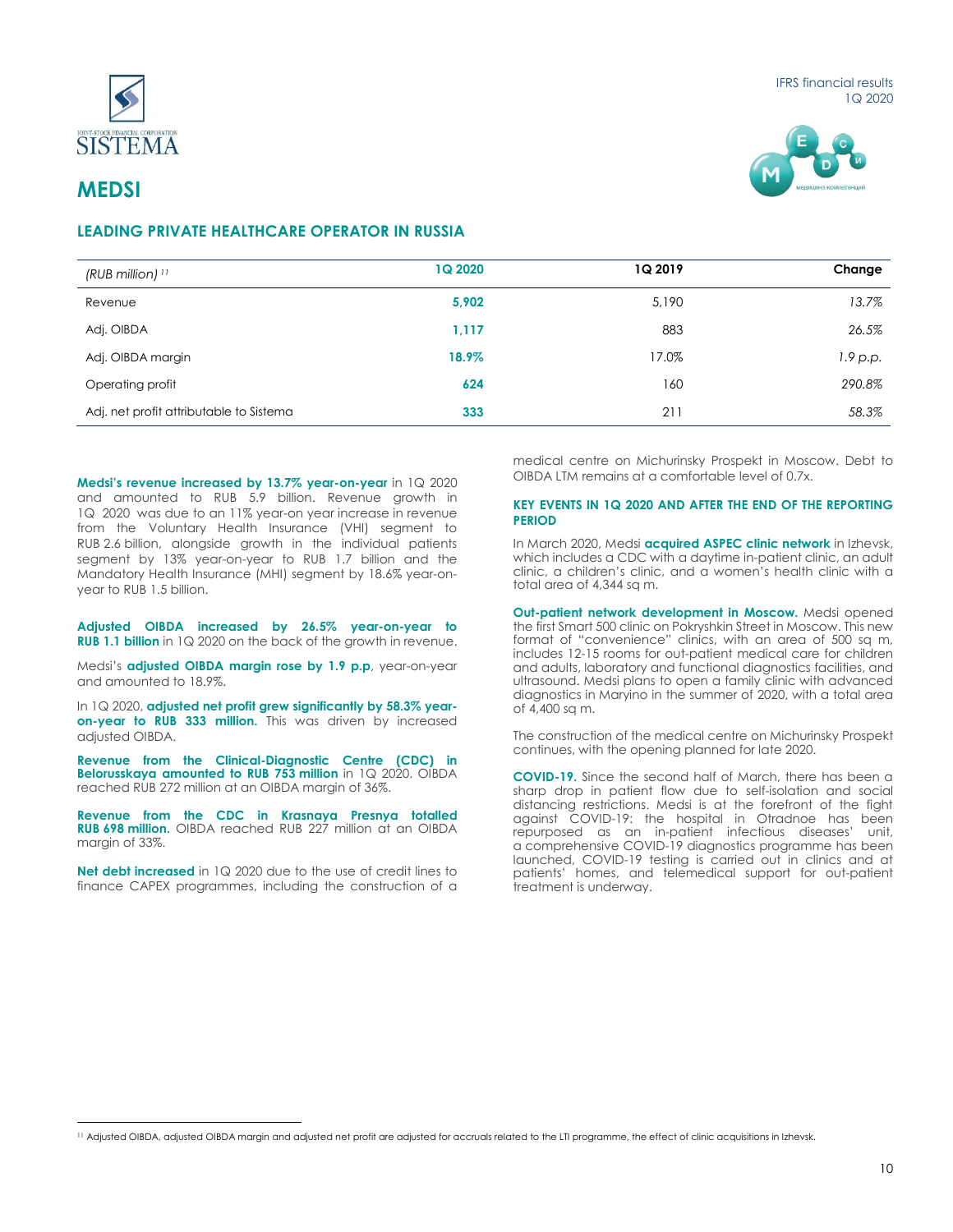

# **EL ENSHEC**

# **BUSINESS NEDVIZHIMOST**

# **RENTAL ASSETS WITH A UNIQUE POOL OF PROPERTIES**

| (RUB million)                             | 1Q 2020 | 1Q 2019 | Change                   |
|-------------------------------------------|---------|---------|--------------------------|
| Revenue                                   | 988     | 739     | 33.7%                    |
| <b>OIBDA</b>                              | 272     | 113     | 140.2%                   |
| OIBDA margin                              | 27.5%   | 15.3%   | 12.2 p.p.                |
| Operating profit                          | 155     | 13      | 1,107.2%                 |
| Net profit/(loss) attributable to Sistema | 188     | (38)    | $\overline{\phantom{0}}$ |

**Revenue from the rental assets of Business Nedvizhimost increased by 33.7% year-on-year and amounted to RUB 1.0 billion** in 1Q 2020**.** Positive dynamics year-on-year were due to growth in the rental real estate portfolio as a result of the acquisition of 54 ATS buildings from PJSC MGTS by JSC Business Nedvizhimost in 2019.

In 1Q 2020, **OIBDA grew significantly by 140.2% year-on-year to RUB 272 million**; **OIBDA margin** increased **by 12.2 p.p. year-onyear to 27.5%.** This was driven by revenue growth and the optimisation of maintenance costs for rental assets.

**Business Nedvizhimost's net profit** increased to RUB 188 million on the back of positive OIBDA dynamics.

**KEY EVENTS IN 1Q AND AFTER THE END OF THE REPORTING PERIOD**

**The exchange-traded bonds programme.** In March 2020, JSC Business Real Estate registered 001P series exchangetraded bonds programme of a total of RUB 20 billion.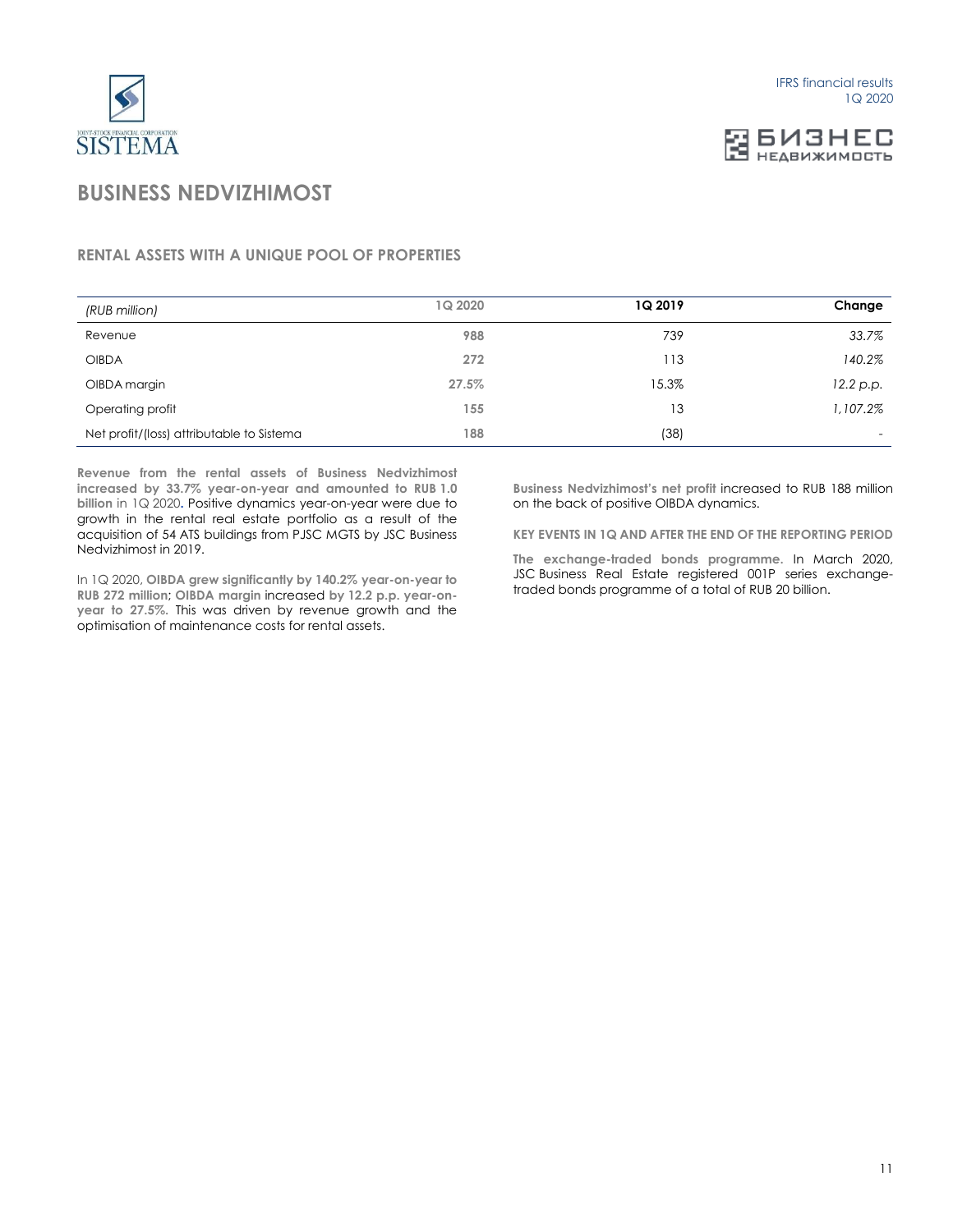



# **RTI**

 $\overline{a}$ 

# **LEADING DEVELOPER OF HIGH-TECH SOLUTIONS**

| (RUB million)                         | <b>1Q 2020</b> | <b>1Q 2019</b> | Change                   |
|---------------------------------------|----------------|----------------|--------------------------|
| Revenue                               | 3,708          | 3,826          | $(3.1\%)$                |
| Adj. OIBDA <sup>12</sup>              | (165)          | 163            | $\overline{a}$           |
| Adj. OIBDA margin                     | $\sim$         | 4.3%           | $\overline{\phantom{0}}$ |
| Operating loss                        | (294)          | (421)          | $\overline{\phantom{0}}$ |
| Adj. net loss attributable to Sistema | (1, 557)       | (1, 223)       | $\overline{a}$           |

In 1Q 2020, **RTI's revenue decreased slightly by 3.1% year-onyear to RUB 3.7 billion** due to expected revenue fluctuations. Typically, most of RTI's revenue falls on the second half of the year.

**Adjusted OIBDA** decreased year-on-year in 1Q 2020 due to the financial results of Element LLC, a joint venture with the Rostec State Corporation specialising in microelectronics.

In 1Q 2020, **adjusted net loss** increased year-on-year due to the negative adjusted OIBDA.

**The decrease in net debt by 32.1% year-on-year to RUB 19.8 billion**<sup>13</sup> was due to the transfer of part of RTI Group's debt together with the microelectronics assets to Element LLC, as well as repayment of a debt loan of RUB 1.0 billion. RTI's accounts include RUB 5.0 billion of funds earmarked for the execution of the works under state defense contracts, which are not included in the calculation of net debt.

<sup>&</sup>lt;sup>12</sup> As at 31.03.2019, the financial results of microelectronic assets transferred to Element LLC were recorded in the financial statements as assets for sale in net profit (or loss). Adjusted OIBDA in 1Q 2020 includes the net loss of Element LLC, which is accounted for using the equity method of accounting (classified as investments in associates). Excluding the results of Element LLC, the adjusted OIBDA of RTI in 1Q 2020 amounted to RUB 0.2 billion. 13 Including financial lease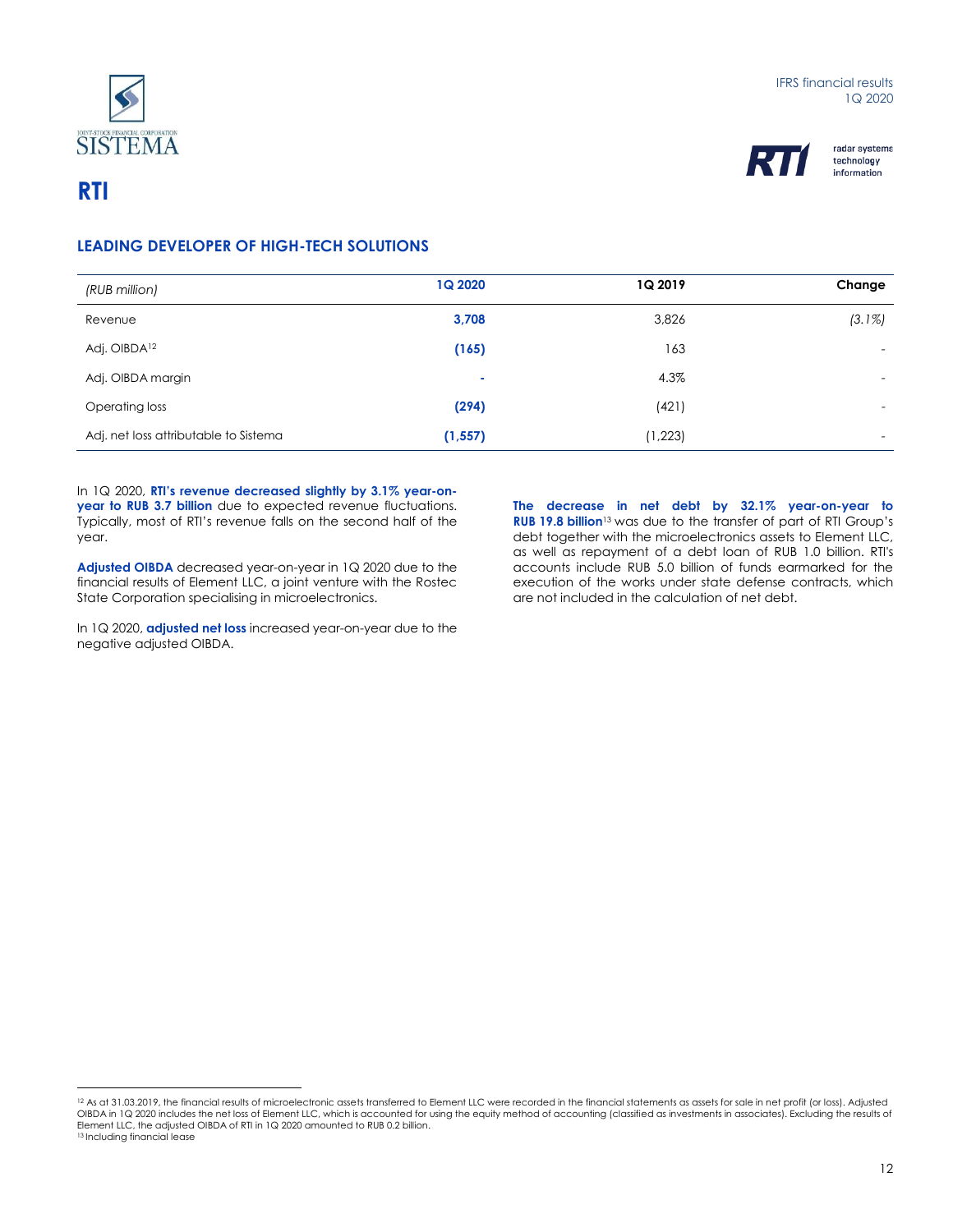



# **BPGC**

# **ONE OF RUSSIA'S BIGGEST POWER GRID COMPANIES**

| (RUB million)                      | <b>1Q 2020</b> | <b>1Q 2019</b> | Change   |
|------------------------------------|----------------|----------------|----------|
| Revenue                            | 5,841          | 5,348          | 9.2%     |
| <b>OIBDA</b>                       | 1,910          | 1,428          | 33.8%    |
| OIBDA margin                       | 32.7%          | 26.7%          | 6,0 p.p. |
| Operating profit                   | 1,210          | 770            | 57.0%    |
| Net profit attributable to Sistema | 886            | 585            | 51.5%    |

**Revenue of BPGC** in 1Q 2020 **grew by 9.2% year-on-year to RUB 5.8 billion.** This was due to an increase in the electricity transmission tariff from 01 July 2019, growth in utility connection services - including in connection with changes in accounting policy - and an increase in rental payments.

In 1Q 2020, **OIBDA and OIBDA margin grew by 33.8% and 6.0 p.p. year-on-year**, respectively. This significant increase in OIBDA was due to revenue growth, while costs remained flat compared to the previous year. A decrease in grid losses had a significant impact.

**Net profit of BPGC** in 1Q 2020 rose by 51.5% year-on-year to RUB 0.9 billion amid positive OIBDA dynamics.

#### **KEY EVENTS IN 1Q 2020 AND AFTER THE END OF THE REPORTING PERIOD**

**Upgrade of distribution networks.** In 1Q 2020, the Company continued its comprehensive reconstruction of distribution networks in the Ufa city district. During the reporting period, 12 distribution points and 1 transformer substation were upgraded, and 2 km of cable lines were laid.

**Construction of large infrastructure projects.** In 1Q 2020, BPGC continued construction of a 110 kV "Uizan-Baynazarovo" in the Beloretsk region, Romanovka, as well as a TPS-4 in Ufa.

**Inclusion of LLC Bashkirenergo in the list of strategically important enterprises within the fuel and energy sector of Russia.** The enterprise has a leading position in the Republic of Bashkortostan and is regularly counted among the leading enterprises in the region.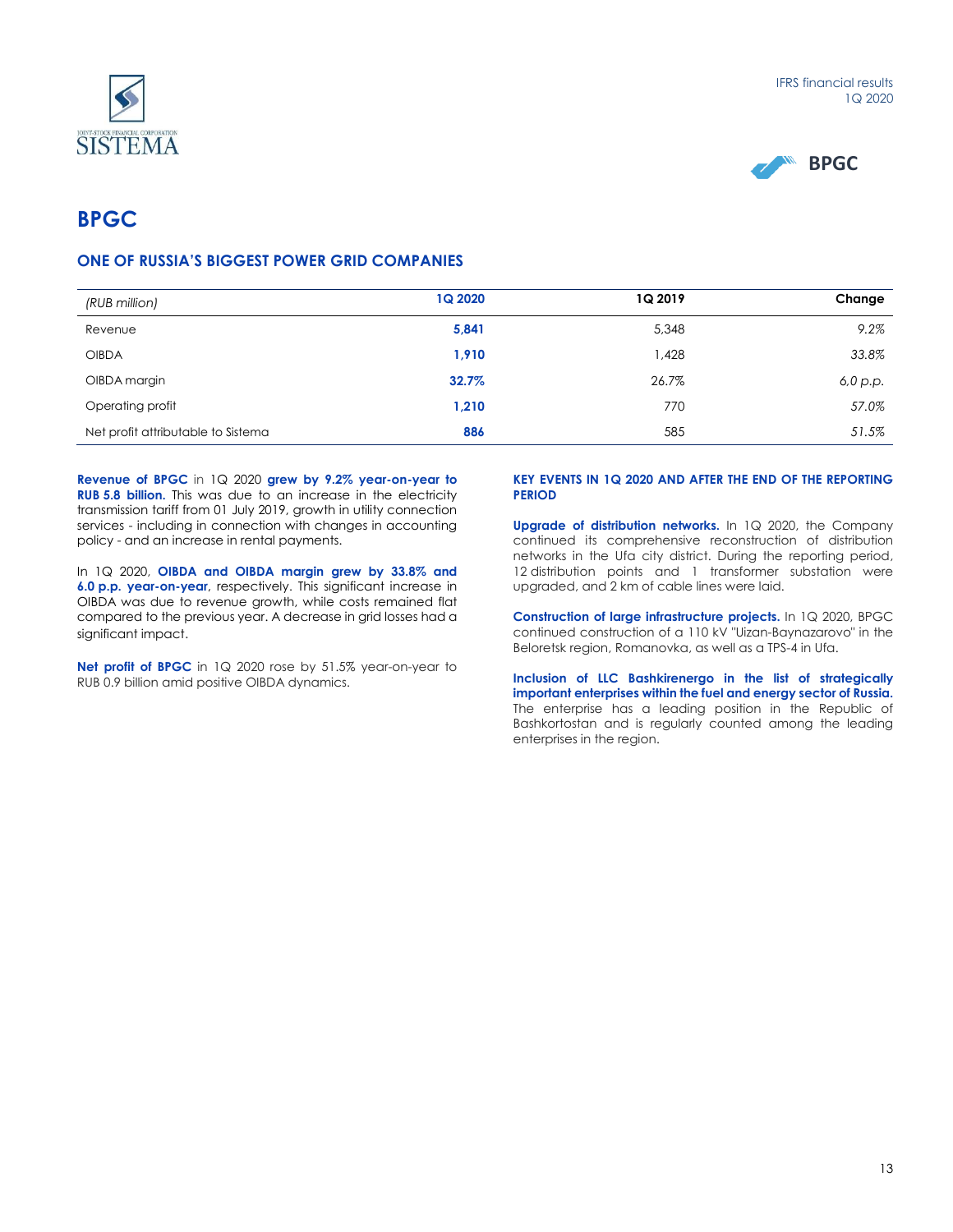



# **COSMOS HOTEL GROUP<sup>14</sup>**

# **ONE OF RUSSIA'S LEADING HOTEL MANAGEMENT COMPANIES**

| (RUB million)                                          | <b>1Q 2020</b> | 1Q 2019 | Change                   |
|--------------------------------------------------------|----------------|---------|--------------------------|
| Revenue                                                | 811            | 1,083   | $(25.1\%)$               |
| Adj. OIBDA <sup>15</sup>                               | 24             |         | 222.9%                   |
| Adj. OIBDA margin <sup>15</sup>                        | $2.9\%$        | 0.7%    | 2.2 p.p.                 |
| Operating loss                                         | (1, 261)       | (302)   | -                        |
| Adj. net loss attributable to<br>Sistema <sup>15</sup> | (428)          | (621)   | $\overline{\phantom{0}}$ |

In 1Q 2020, **the revenue of the Cosmos Hotel Group decreased by 25.1% year-on-year to RUB 0.8 billion** due to a sharp drop in revenue from foreign hotels and the Cosmos hotel complex due to the coronavirus pandemic.

**Adjusted OIBDA of the Cosmos Hotel Group remained largely unchanged** in 1Q 2020 despite negative revenue dynamics. This was mainly due to cost optimisation.

**Adjusted OIBDA margin grew by 2.2 p.p.** year-on-year and amounted to 2.9% in 1Q 2020.

**Adjusted net loss** year-on-year in 1Q 2020 decreased due to the optimisation of the debt portfolio.

In 1Q 2020, the **share of revenue from hotels outside Russia**  decreased by 4 p.p. year-on-year and **amounted to 12.7%. FX revenue** from hotels outside of Russia **decreased by 32%**  year-on-year in 1Q 2020 due to a sharp decline in occupancy in March.

**ADR<sup>16</sup>** for the Group's hotel portfolio **increased** year-on-year **from RUB 3.1 thousand to RUB 3.7 thousand** in 1Q 2020 due to the

ADR growth of Cosmos hotel complex, Cosmos Collection Izumrudny Les and Cosmos Collection Altay Resort hotels resulting from increased room capacity.

**Average occupancy decreased by 9 p.p. year-on-year to 45.9%** in 1Q 2020 due to a drop in tourist flow in February-March caused by the spread of coronavirus. The decline in occupancy was offset by ADR growth. As a result, the hotel portfolio's **RevPAR<sup>17</sup> remained unchanged year-on-year and amounted to RUB 1.7 thousand.**

### **KEY EVENTS IN 1Q 2020 AND AFTER THE END OF THE REPORTING PERIOD**

**Modernisation of Cosmos hotel complex**. Cosmos Hotel Group continues the modernisation and design refurbishment of the Cosmos hotel complex. The project is due to be completed in 2023.

l

<sup>14</sup> Management accounts

<sup>&</sup>lt;sup>15</sup> Adjustments in 1Q 2020 related to one-off impairment of the hotels outside of Russia due to COVID-19 pandemic's influence on their financial performance

<sup>16</sup> Average Daily Rate

<sup>17</sup> Revenue per available room per day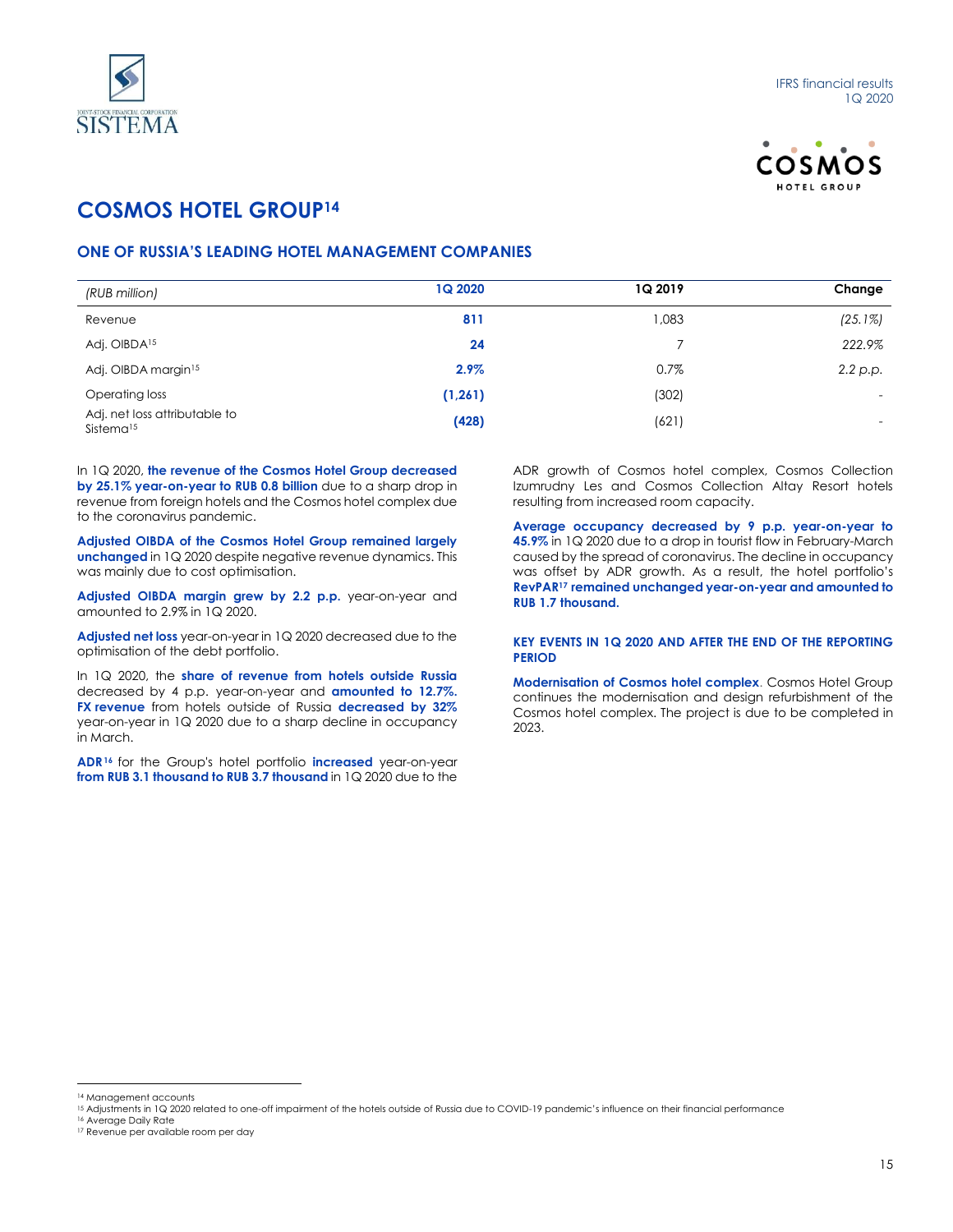

# **CORPORATE**

 $\overline{a}$ 

| (RUB million)                                          | 1Q 2020  | 1Q 2019 | Change                   |
|--------------------------------------------------------|----------|---------|--------------------------|
| <b>OIBDA</b>                                           | (4, 198) | (1,548) | $\overline{\phantom{a}}$ |
| Net loss                                               | (11,793) | (2,474) | $\overline{\phantom{0}}$ |
| Corporate Centre's financial liabilities <sup>18</sup> | 207,808  | 231,485 | (10.2%)                  |

The Corporate Centre comprises Sistema and companies that control and manage Sistema's interests in its subsidiaries and associates.

Negative dynamics of OIBDA was partly attributable to Ozon's net loss accounted for using the equity method (investment in associates).

Financial liabilities of the Corporate Centre decreased significantly year-on-year by 10.2 % to RUB 207.8 billion.

The share of SG&A in Sistema's revenue in 1Q 2020 remained largely unchanged year-on-year at 1.0 %.

As of 31 March 2020, the share of rouble-denominated financing exceeds 95% of the financial liabilities of the Corporate Centre.

In February 2020, Sistema's wholly-owned subsidiary Sistema Finance S.A. entered into an equity commitment agreement to provide financing for the amount of up to EUR 263 million in connection with the acquisition by a group of purchasers controlled by SCP Group SARL (minority owned by Sistema) of the German hypermarket chain Real from Metro AG and its affiliates. It is expected that other equity investors will participate in the financing of the deal totaling EUR 263 million alongside Sistema Finance.

#### **For further information, please visi[t www.sistema.com](http://www.sistema.com/) or contact:**

| Investor Relations      | <b>Public Relations</b>  |
|-------------------------|--------------------------|
| Nikolai Minashin        | Sergey Kopytov           |
| Tel: +7 (495) 730 66 00 | Tel.: +7 (495) 228 15 32 |
| n.minashin@sistema.ru   | kopytov@sistema.ru       |

**Sistema PJSFC is a publicly traded diversified Russian holding company serving over 150 million customers in the sectors of telecommunications, high technology, financial services, retail, paper and packaging, agriculture, real estate, tourism and medical services. The company was founded in 1993. Revenue in 2019 was RUB 656.9 billion; total assets equalled RUB 1.3 trn as of 31 December 2019. Sistema's global depositary receipts are listed under the "SSA" ticker on the London Stock Exchange. Sistema's ordinary shares are listed under the "AFKS" ticker on the Moscow Exchange. Website: [www.sistema.com.](http://www.sistema.ru/)**

**\*\*\***

*The Company is not an investment company, and is not and will not be registered as such, under the U.S. Investment Company Act of 1940.*

*Some of the information in this press release may contain projections or other forward-looking statements regarding future events or the future financial performance of Sistema. You can identify forward looking statements by terms such as "expect," "believe," "anticipate," "estimate," "intend," "will," "could," "may" or "might" the negative of such terms or other similar expressions. We wish*  to caution you that these statements are only predictions and that actual events or results may differ materially. In addition, there is no assurance that the new contracts entered into by our subsidiaries referenced above will be completed on the terms contained *therein or at all. We do not intend to update these statements to reflect events and circumstances occurring after the date hereof or to reflect the occurrence of unanticipated events. Many factors could cause the actual results to differ materially from those contained in our projections or forward-looking statements, including, among others, general economic conditions, our competitive environment, risks associated with operating in Russia, rapid technological and market change in our industries, impact of COVID-*19 pandemic on macroeconomic situation on the markets of presence and financial results of Sistema and its subsidiaries and *associates, as well as many other risks specifically related to Sistema and its operations.*

<sup>&</sup>lt;sup>18</sup> Corporate Centre's financial liabilities here and thereafter are presented in accordance with management accounts and include, among others, *liability to Rosimushchestvo.*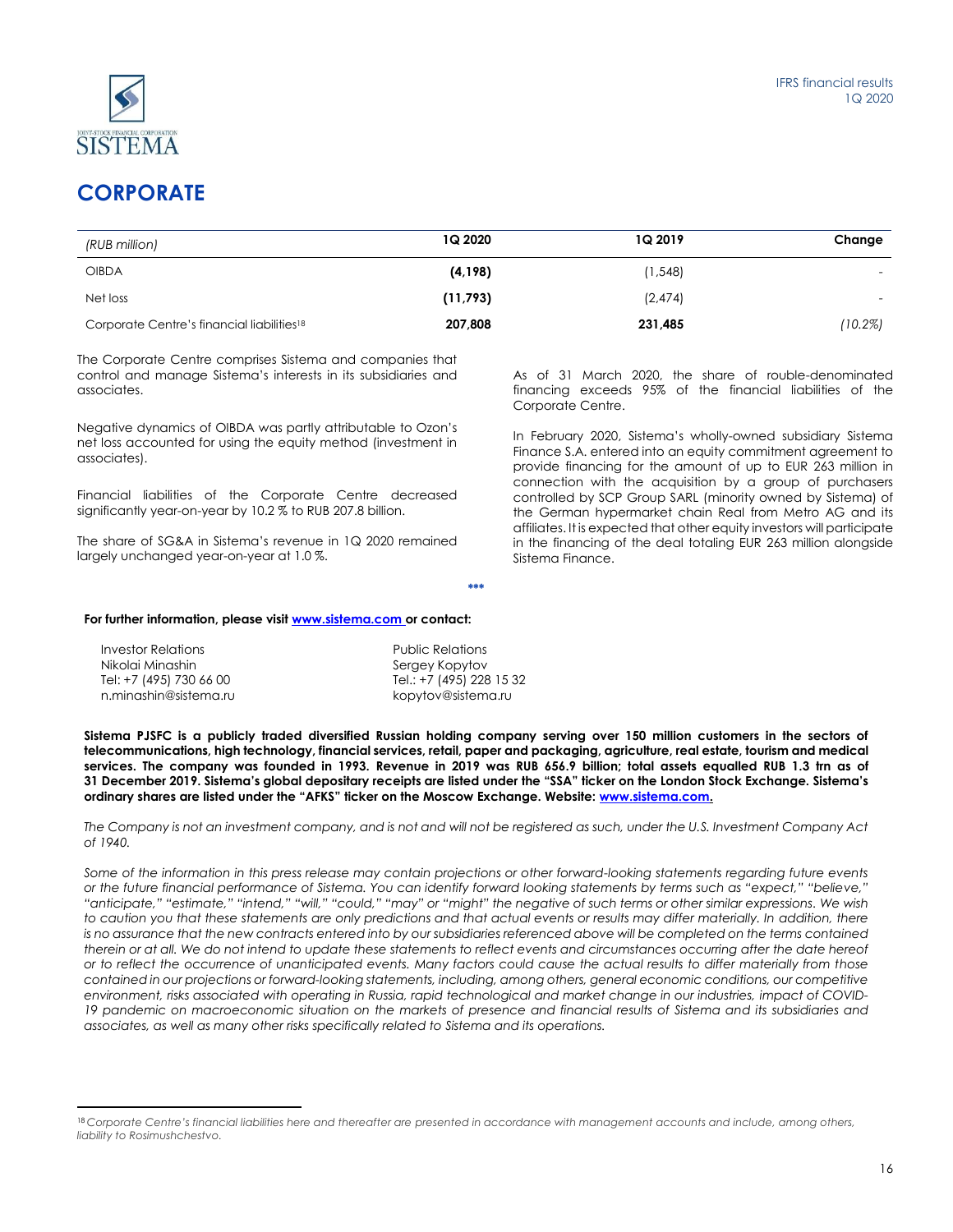

## **SISTEMA PJSFC AND SUBSIDIARIES UNAUDITED CONSOLIDATED STATEMENT OF PROFIT OR LOSS FOR THE THREE MONTHS ENDED MARCH 31, 2020 AND 2019**

*(Amounts in millions of Russian roubles, except for per share amounts)*

|                                                                         | Three months ended March 31 |          |
|-------------------------------------------------------------------------|-----------------------------|----------|
|                                                                         | 2020                        | 2019     |
| Revenue                                                                 | 158 885                     | 149 465  |
| Cost of sales                                                           | (71799)                     | (67177)  |
| Selling, general and administrative expenses                            | (30 484)                    | (28 293) |
| Depreciation and amortisation '                                         | (29 875)                    | (27864)  |
| Impairment of long-lived assets                                         | (1 554)                     | (32)     |
| (Impairment loss)/ loss recovery from write-offs of<br>financial assets | 196                         | (980)    |
| Taxes other than income tax                                             | (1086)                      | (1121)   |
| Share of the profit or loss of associates and joint ventures            | (1, 546)                    | 536      |
| Other income                                                            | 1984                        | 473      |
| Other expenses                                                          | (1548)                      | (357)    |
| <b>OPERATING INCOME</b>                                                 | 23 172                      | 24 649   |
| Finance income                                                          | 1 106                       | 1923     |
| Finance costs <sup>2</sup>                                              | (9893)                      | (25076)  |
| Currency exchange gain/(loss)                                           | (11.540)                    | 7 3 8 9  |
| <b>PROFIT BEFORE TAX</b>                                                | 2845                        | 8885     |
| Income tax expense                                                      | (4720)                      | (5025)   |
| <b>PROFIT/(LOSS) FROM CONTINUING OPERATIONS</b>                         | (1875)                      | 3861     |
| Results of discontinued operations                                      | 398                         | 21 413   |
| PROFIT/(LOSS) FOR THE PERIOD                                            | (1 477)                     | 25 274   |
| Attributable to:                                                        |                             |          |
| Shareholders of Sistema JSFC                                            | (10214)                     | 16 641   |
| Non-controlling interests                                               | 8737                        | 8 6 3 3  |
|                                                                         | (1477)                      | 25 274   |
| Earnings/(loss) per share (basic and diluted), Russian Rubles:          |                             |          |
| From continuing operations                                              | (1, 11)                     | (0, 27)  |
| From continuing and discontinued operations                             | (1,09)                      | 1,75     |

\_\_\_\_\_\_\_\_\_\_\_\_\_\_\_\_\_\_\_\_\_\_\_\_\_\_\_\_\_\_\_\_\_\_\_\_\_\_\_\_\_\_\_ <sup>1</sup> Consists of deprecation charged on right-of-use assets during the three months ended 31 March 2020 in the amount of RUB 5 547 million, including expenses that would have been classified as operating lease under previous standards in the amount of RUB 5 216 million

<sup>2</sup> Consists of interest expenses on lease liabilities for the three months ended 31 March 2020 in the amount of RUB 3 739 million, including expenses that would have been classified as operating lease under previous standards in the amount of RUB 3 375 million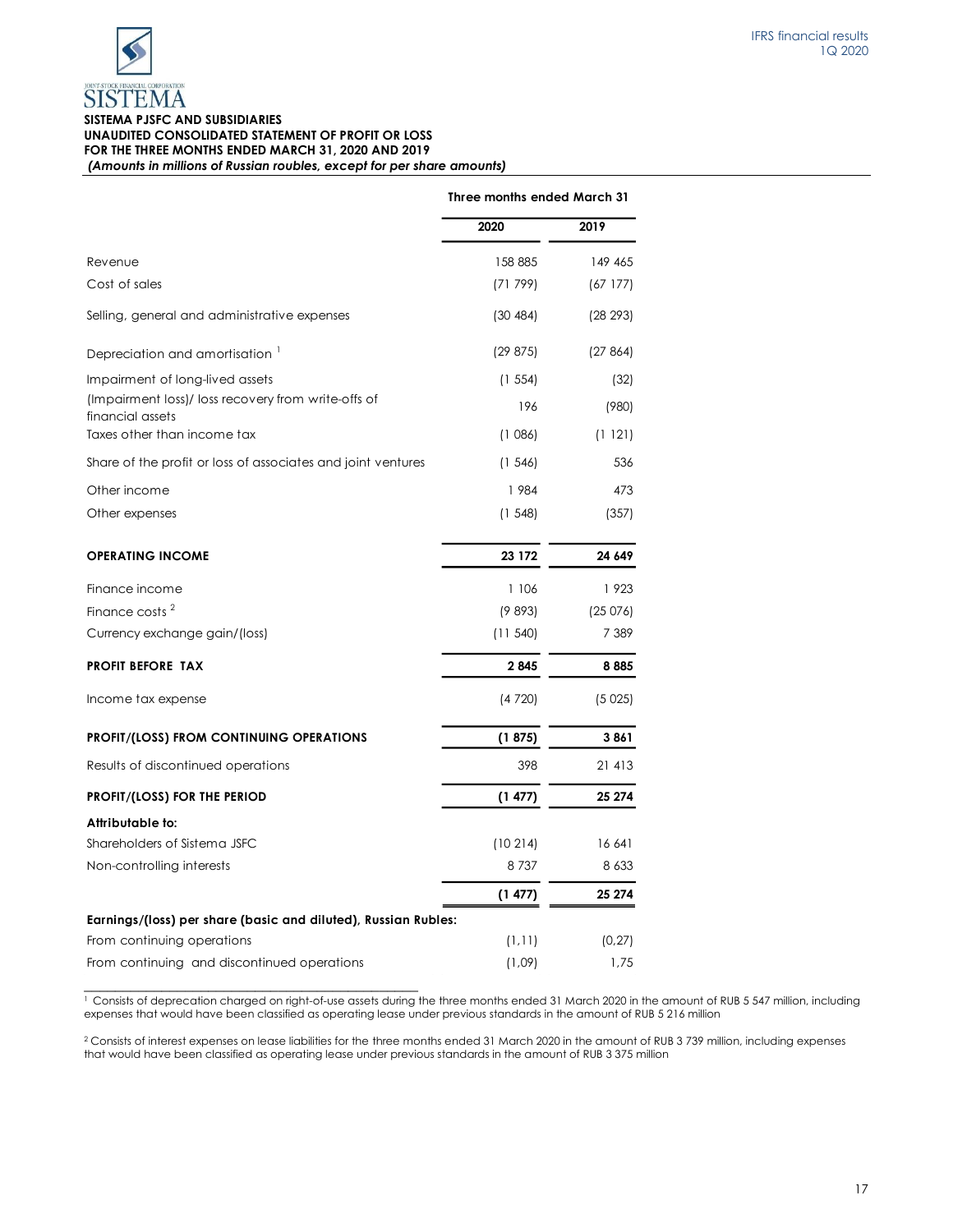## **SISTEMA PJSFC AND SUBSIDIARIES UNAUDITED CONSOLIDATED STATEMENT OF FINANCIAL POSITION AS OF MARCH 31, 2020 AND DECEMBER 31, 2019** *(Amounts in millions of Russian roubles)*

|                                              | March 31,<br>2020 | December 31,<br>2019 |
|----------------------------------------------|-------------------|----------------------|
| <b>ASSETS</b>                                |                   |                      |
| NON-CURRENT ASSETS:                          |                   |                      |
| Property, plant and equipment                | 402 179           | 400 083              |
| Investment property                          | 13842             | 13 660               |
| Goodwill                                     | 55 789            | 55 388               |
| Other intangible assets                      | 91 284            | 91 138               |
| Right-of-use asset                           | 156 223           | 154 865              |
| Investments in associates and joint ventures | 80 421            | 79 917               |
| Deferred tax assets                          | 27 759            | 26 752               |
| Loans receivable and other financial assets  | 140 006           | 116 973              |
| Deposits in banks                            | 8                 | 82                   |
| Other assets                                 | 21 778            | 19 438               |
| Total non-current assets                     | 989 289           | 958 296              |
| <b>CURRENT ASSETS:</b>                       |                   |                      |
| Inventories                                  | 49 638            | 45 329               |
| Contract asset                               | 7095              | 6474                 |
| Accounts receivable                          | 58 378            | 54 703               |
| Advances paid and prepaid expenses           | 14 170            | 14 0 38              |
| Current income tax assets                    | 9 4 23            | 4711                 |
| Other taxes receivable                       | 19 689            | 19 259               |
| Loans receivable and other financial assets  | 104 849           | 87 138               |
| Deposits in banks                            | 2827              | 1659                 |
| Restricted cash                              | 5 0 0 4           | 5 689                |
| Cash and cash equivalents                    | 131 542           | 63 669               |
| Other assets                                 | 1840              | 2 5 6 2              |
| Total current assets                         | 404 455           | 305 231              |
| <b>TOTAL ASSETS</b>                          | 1 393 744         | 1 263 527            |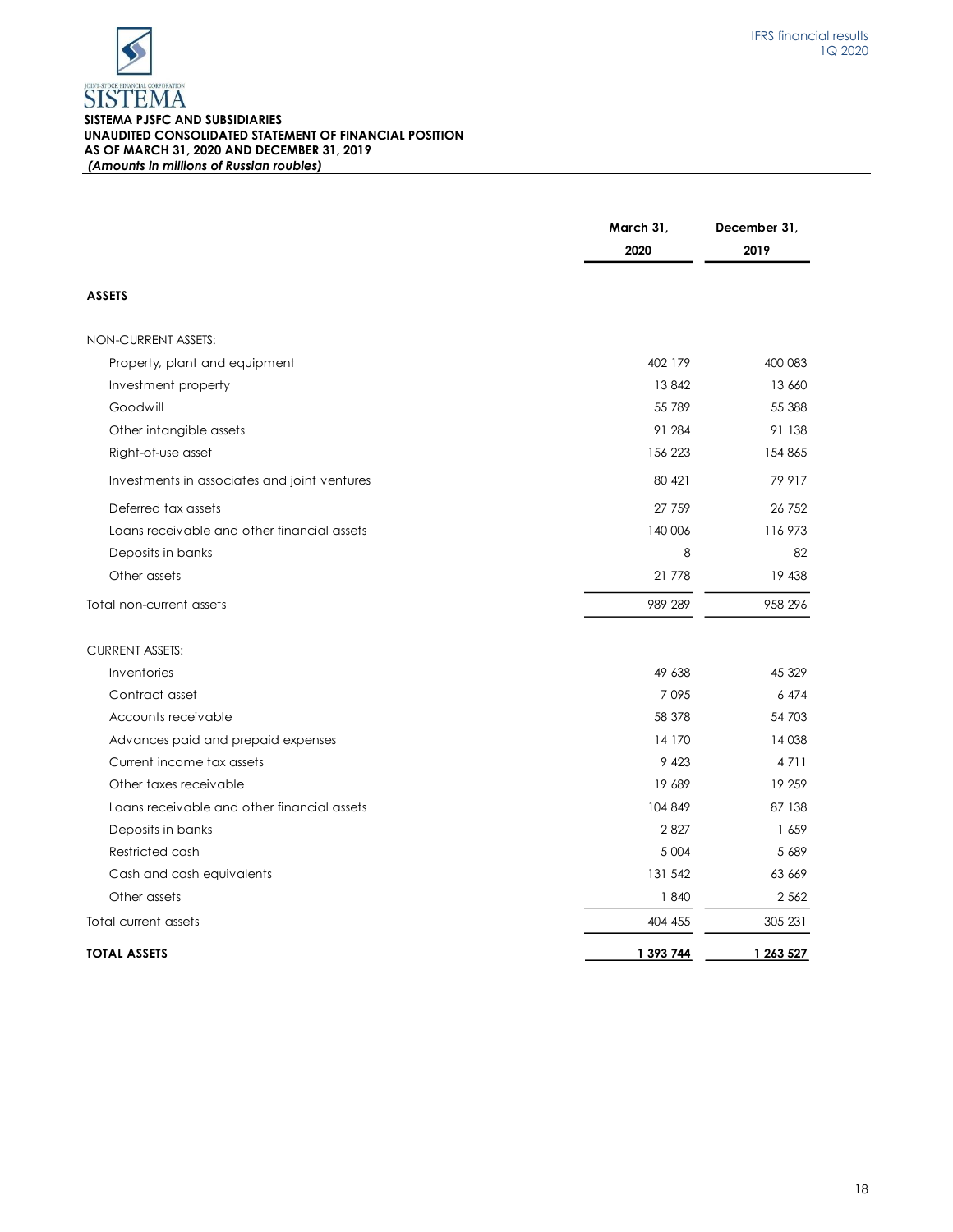

## **SISTEMA PJSFC AND SUBSIDIARIES UNAUDITED CONSOLIDATED STATEMENT OF FINANCIAL POSITION AS OF MARCH 31, 2020 AND DECEMBER 31, 2019 (CONTINUED)** *(Amounts in millions of Russian roubles)*

|                                                     | March 31,<br>2020 | December 31,<br>2019 |
|-----------------------------------------------------|-------------------|----------------------|
| <b>LIABILITIES AND EQUITY</b>                       |                   |                      |
| <b>SHAREHOLDERS' EQUITY:</b>                        |                   |                      |
| Share capital                                       | 869               | 869                  |
| Treasury shares                                     | (5, 677)          | (5971)               |
| Additional paid-in capital                          | 74 978            | 75 045               |
| <b>Accumulated loss</b>                             | (46 237)          | (36 020)             |
| Accumulated other comprehensive income              | 18 302            | 7 4 5 2              |
| Equity attributable to shareholders of Sistema JSFC | 42 235            | 41 375               |
| Non-controlling interests                           | 34 849            | 24 3 5 3             |
| <b>TOTAL EQUITY</b>                                 | 77 084            | 65 728               |
| NON-CURRENT LIABILITIES:                            |                   |                      |
| Borrowings                                          | 631 549           | 491 416              |
| Lease liabilities                                   | 152 417           | 149 565              |
| Bank deposits and liabilities                       | 9 2 0 6           | 6 0 5 1              |
| Deferred tax liabilities                            | 37 805            | 36 172               |
| Provisions                                          | 5733              | 5748                 |
| Other financial liabilities                         | 5 5 0 3           | 3 5 2 6              |
| Other liabilities                                   | 5 7 4 4           | 5 607                |
| Total non-current liabilities                       | 847 957           | 698 085              |
| <b>CURRENT LIABILITIES:</b>                         |                   |                      |
| Borrowings                                          | 96766             | 129 454              |
| Lease liabilities                                   | 17 458            | 16 060               |
| Accounts payable                                    | 93 245            | 89 203               |
| Bank deposits and liabilities                       | 161 658           | 160 511              |
| Income tax payable                                  | 1 497             | 921                  |
| Other taxes payable                                 | 17 408            | 16065                |
| Dividends payable                                   | 4 3 9 8           | 15 5 69              |
| Provisions                                          | 16 362            | 14910                |
| Liability to Rosimushchestvo                        | 9 144             | 7 2 3 1              |
| Contract liabilities and other liabilities          | 47 148            | 46 321               |
| Other financial liabilities                         | 3619              | 3 4 6 9              |
| <b>Total current liabilities</b>                    | 468 703           | 499 714              |
| <b>TOTAL LIABILITIES</b>                            | 1 316 660         | 1 197 799            |
| <b>TOTAL LIABILITIES AND EQUITY</b>                 | 1 393 744         | 1 263 527            |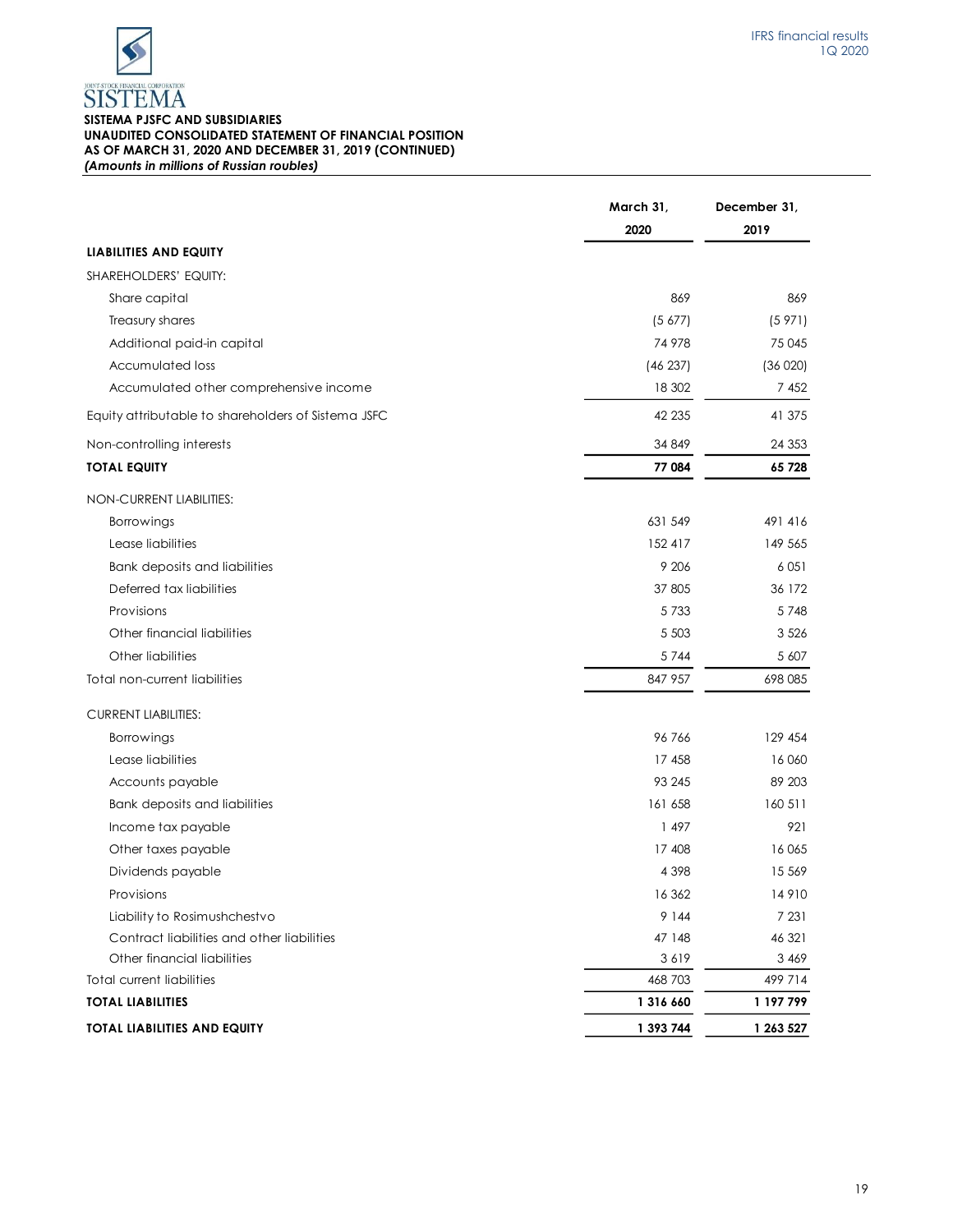

## **SISTEMA PJSFC AND SUBSIDIARIES UNAUDITED CONSOLIDATED STATEMENTS OF CASH FLOWS FOR THE THREE MONTHS ENDED MARCH 31, 2020 AND 2019** *(Amounts in millions of Russian roubles)*

| 2020<br>2019<br><b>CASH FLOWS FROM OPERATING ACTIVITIES:</b><br>25 274<br>(1 477)<br>(Loss)/profit for the period<br>Adjustments for:<br>29 875<br>33 128<br>Depreciation and amortization<br>Share of the (profit)/ loss of associates and joint ventures, net<br>1 5 4 6<br>(536)<br>Finance income<br>(1106)<br>(2092)<br>9893<br>26 972<br>Finance costs<br>Income tax expense<br>4 7 2 0<br>5 3 2 8<br>11 541<br>Currency exchange loss/(gain)<br>(10685)<br>Gain from disposal of subsidiaries<br>(17231)<br>(Profit)/loss on disposal of property, plant and equipment<br>(232)<br>(705)<br>Impairment loss on loans receivable<br>2043<br>724<br>1 0 2 0<br>Dividends received from associates and joint ventures<br>266<br>307<br>227<br>Non-cash compensation to employees<br>1 5 5 4<br>Impairment of long-lived assets<br>47<br>Impairment loss/ (loss recovery) from write-offs of financial assets<br>974<br>(195)<br>Other non-cash items<br>849<br>1768<br>59 584<br>64 213<br>Movements in working capital:<br>Bank loans to customers and interbank loans due from banks<br>(9535)<br>(1226)<br>Bank deposits and liabilities<br>(5 611)<br>4 2 3 1<br>Restricted cash<br>686<br>(61)<br>10 232<br>Financial assets/liabilities at fair value through profit or loss<br>4 6 9 8<br>Accounts receivable and contract assets<br>(293)<br>(2954)<br>Advances paid and prepaid expenses<br>(109)<br>(1307)<br>Other taxes receivable<br>(289)<br>(3, 403)<br>Inventories<br>(3869)<br>2 3 3 6<br>Accounts payable<br>548<br>(13955)<br>(388)<br>132<br>Subscriber prepayments<br>Other taxes payable<br>1 341<br>4 9 4 3<br>Advances received and other liabilities<br>3878<br>4 1 3 2<br>Payment of fines and penalties related to investigation into<br>(55 607)<br>former operations in Uzbekistan<br>Interest paid <sup>3</sup><br>(15331)<br>(18624)<br>Income tax paid<br>(7744)<br>(7330)<br>NET CASH PROVIDED BY/ (USED IN) OPERATING ACTIVITIES<br>27 566<br>(14248) | Three months, ended 31 March |  |
|---------------------------------------------------------------------------------------------------------------------------------------------------------------------------------------------------------------------------------------------------------------------------------------------------------------------------------------------------------------------------------------------------------------------------------------------------------------------------------------------------------------------------------------------------------------------------------------------------------------------------------------------------------------------------------------------------------------------------------------------------------------------------------------------------------------------------------------------------------------------------------------------------------------------------------------------------------------------------------------------------------------------------------------------------------------------------------------------------------------------------------------------------------------------------------------------------------------------------------------------------------------------------------------------------------------------------------------------------------------------------------------------------------------------------------------------------------------------------------------------------------------------------------------------------------------------------------------------------------------------------------------------------------------------------------------------------------------------------------------------------------------------------------------------------------------------------------------------------------------------------------------------------------------------------------------------------------------------------------------------|------------------------------|--|
|                                                                                                                                                                                                                                                                                                                                                                                                                                                                                                                                                                                                                                                                                                                                                                                                                                                                                                                                                                                                                                                                                                                                                                                                                                                                                                                                                                                                                                                                                                                                                                                                                                                                                                                                                                                                                                                                                                                                                                                             |                              |  |
|                                                                                                                                                                                                                                                                                                                                                                                                                                                                                                                                                                                                                                                                                                                                                                                                                                                                                                                                                                                                                                                                                                                                                                                                                                                                                                                                                                                                                                                                                                                                                                                                                                                                                                                                                                                                                                                                                                                                                                                             |                              |  |
|                                                                                                                                                                                                                                                                                                                                                                                                                                                                                                                                                                                                                                                                                                                                                                                                                                                                                                                                                                                                                                                                                                                                                                                                                                                                                                                                                                                                                                                                                                                                                                                                                                                                                                                                                                                                                                                                                                                                                                                             |                              |  |
|                                                                                                                                                                                                                                                                                                                                                                                                                                                                                                                                                                                                                                                                                                                                                                                                                                                                                                                                                                                                                                                                                                                                                                                                                                                                                                                                                                                                                                                                                                                                                                                                                                                                                                                                                                                                                                                                                                                                                                                             |                              |  |
|                                                                                                                                                                                                                                                                                                                                                                                                                                                                                                                                                                                                                                                                                                                                                                                                                                                                                                                                                                                                                                                                                                                                                                                                                                                                                                                                                                                                                                                                                                                                                                                                                                                                                                                                                                                                                                                                                                                                                                                             |                              |  |
|                                                                                                                                                                                                                                                                                                                                                                                                                                                                                                                                                                                                                                                                                                                                                                                                                                                                                                                                                                                                                                                                                                                                                                                                                                                                                                                                                                                                                                                                                                                                                                                                                                                                                                                                                                                                                                                                                                                                                                                             |                              |  |
|                                                                                                                                                                                                                                                                                                                                                                                                                                                                                                                                                                                                                                                                                                                                                                                                                                                                                                                                                                                                                                                                                                                                                                                                                                                                                                                                                                                                                                                                                                                                                                                                                                                                                                                                                                                                                                                                                                                                                                                             |                              |  |
|                                                                                                                                                                                                                                                                                                                                                                                                                                                                                                                                                                                                                                                                                                                                                                                                                                                                                                                                                                                                                                                                                                                                                                                                                                                                                                                                                                                                                                                                                                                                                                                                                                                                                                                                                                                                                                                                                                                                                                                             |                              |  |
|                                                                                                                                                                                                                                                                                                                                                                                                                                                                                                                                                                                                                                                                                                                                                                                                                                                                                                                                                                                                                                                                                                                                                                                                                                                                                                                                                                                                                                                                                                                                                                                                                                                                                                                                                                                                                                                                                                                                                                                             |                              |  |
|                                                                                                                                                                                                                                                                                                                                                                                                                                                                                                                                                                                                                                                                                                                                                                                                                                                                                                                                                                                                                                                                                                                                                                                                                                                                                                                                                                                                                                                                                                                                                                                                                                                                                                                                                                                                                                                                                                                                                                                             |                              |  |
|                                                                                                                                                                                                                                                                                                                                                                                                                                                                                                                                                                                                                                                                                                                                                                                                                                                                                                                                                                                                                                                                                                                                                                                                                                                                                                                                                                                                                                                                                                                                                                                                                                                                                                                                                                                                                                                                                                                                                                                             |                              |  |
|                                                                                                                                                                                                                                                                                                                                                                                                                                                                                                                                                                                                                                                                                                                                                                                                                                                                                                                                                                                                                                                                                                                                                                                                                                                                                                                                                                                                                                                                                                                                                                                                                                                                                                                                                                                                                                                                                                                                                                                             |                              |  |
|                                                                                                                                                                                                                                                                                                                                                                                                                                                                                                                                                                                                                                                                                                                                                                                                                                                                                                                                                                                                                                                                                                                                                                                                                                                                                                                                                                                                                                                                                                                                                                                                                                                                                                                                                                                                                                                                                                                                                                                             |                              |  |
|                                                                                                                                                                                                                                                                                                                                                                                                                                                                                                                                                                                                                                                                                                                                                                                                                                                                                                                                                                                                                                                                                                                                                                                                                                                                                                                                                                                                                                                                                                                                                                                                                                                                                                                                                                                                                                                                                                                                                                                             |                              |  |
|                                                                                                                                                                                                                                                                                                                                                                                                                                                                                                                                                                                                                                                                                                                                                                                                                                                                                                                                                                                                                                                                                                                                                                                                                                                                                                                                                                                                                                                                                                                                                                                                                                                                                                                                                                                                                                                                                                                                                                                             |                              |  |
|                                                                                                                                                                                                                                                                                                                                                                                                                                                                                                                                                                                                                                                                                                                                                                                                                                                                                                                                                                                                                                                                                                                                                                                                                                                                                                                                                                                                                                                                                                                                                                                                                                                                                                                                                                                                                                                                                                                                                                                             |                              |  |
|                                                                                                                                                                                                                                                                                                                                                                                                                                                                                                                                                                                                                                                                                                                                                                                                                                                                                                                                                                                                                                                                                                                                                                                                                                                                                                                                                                                                                                                                                                                                                                                                                                                                                                                                                                                                                                                                                                                                                                                             |                              |  |
|                                                                                                                                                                                                                                                                                                                                                                                                                                                                                                                                                                                                                                                                                                                                                                                                                                                                                                                                                                                                                                                                                                                                                                                                                                                                                                                                                                                                                                                                                                                                                                                                                                                                                                                                                                                                                                                                                                                                                                                             |                              |  |
|                                                                                                                                                                                                                                                                                                                                                                                                                                                                                                                                                                                                                                                                                                                                                                                                                                                                                                                                                                                                                                                                                                                                                                                                                                                                                                                                                                                                                                                                                                                                                                                                                                                                                                                                                                                                                                                                                                                                                                                             |                              |  |
|                                                                                                                                                                                                                                                                                                                                                                                                                                                                                                                                                                                                                                                                                                                                                                                                                                                                                                                                                                                                                                                                                                                                                                                                                                                                                                                                                                                                                                                                                                                                                                                                                                                                                                                                                                                                                                                                                                                                                                                             |                              |  |
|                                                                                                                                                                                                                                                                                                                                                                                                                                                                                                                                                                                                                                                                                                                                                                                                                                                                                                                                                                                                                                                                                                                                                                                                                                                                                                                                                                                                                                                                                                                                                                                                                                                                                                                                                                                                                                                                                                                                                                                             |                              |  |
|                                                                                                                                                                                                                                                                                                                                                                                                                                                                                                                                                                                                                                                                                                                                                                                                                                                                                                                                                                                                                                                                                                                                                                                                                                                                                                                                                                                                                                                                                                                                                                                                                                                                                                                                                                                                                                                                                                                                                                                             |                              |  |
|                                                                                                                                                                                                                                                                                                                                                                                                                                                                                                                                                                                                                                                                                                                                                                                                                                                                                                                                                                                                                                                                                                                                                                                                                                                                                                                                                                                                                                                                                                                                                                                                                                                                                                                                                                                                                                                                                                                                                                                             |                              |  |
|                                                                                                                                                                                                                                                                                                                                                                                                                                                                                                                                                                                                                                                                                                                                                                                                                                                                                                                                                                                                                                                                                                                                                                                                                                                                                                                                                                                                                                                                                                                                                                                                                                                                                                                                                                                                                                                                                                                                                                                             |                              |  |
|                                                                                                                                                                                                                                                                                                                                                                                                                                                                                                                                                                                                                                                                                                                                                                                                                                                                                                                                                                                                                                                                                                                                                                                                                                                                                                                                                                                                                                                                                                                                                                                                                                                                                                                                                                                                                                                                                                                                                                                             |                              |  |
|                                                                                                                                                                                                                                                                                                                                                                                                                                                                                                                                                                                                                                                                                                                                                                                                                                                                                                                                                                                                                                                                                                                                                                                                                                                                                                                                                                                                                                                                                                                                                                                                                                                                                                                                                                                                                                                                                                                                                                                             |                              |  |
|                                                                                                                                                                                                                                                                                                                                                                                                                                                                                                                                                                                                                                                                                                                                                                                                                                                                                                                                                                                                                                                                                                                                                                                                                                                                                                                                                                                                                                                                                                                                                                                                                                                                                                                                                                                                                                                                                                                                                                                             |                              |  |
|                                                                                                                                                                                                                                                                                                                                                                                                                                                                                                                                                                                                                                                                                                                                                                                                                                                                                                                                                                                                                                                                                                                                                                                                                                                                                                                                                                                                                                                                                                                                                                                                                                                                                                                                                                                                                                                                                                                                                                                             |                              |  |
|                                                                                                                                                                                                                                                                                                                                                                                                                                                                                                                                                                                                                                                                                                                                                                                                                                                                                                                                                                                                                                                                                                                                                                                                                                                                                                                                                                                                                                                                                                                                                                                                                                                                                                                                                                                                                                                                                                                                                                                             |                              |  |
|                                                                                                                                                                                                                                                                                                                                                                                                                                                                                                                                                                                                                                                                                                                                                                                                                                                                                                                                                                                                                                                                                                                                                                                                                                                                                                                                                                                                                                                                                                                                                                                                                                                                                                                                                                                                                                                                                                                                                                                             |                              |  |
|                                                                                                                                                                                                                                                                                                                                                                                                                                                                                                                                                                                                                                                                                                                                                                                                                                                                                                                                                                                                                                                                                                                                                                                                                                                                                                                                                                                                                                                                                                                                                                                                                                                                                                                                                                                                                                                                                                                                                                                             |                              |  |
|                                                                                                                                                                                                                                                                                                                                                                                                                                                                                                                                                                                                                                                                                                                                                                                                                                                                                                                                                                                                                                                                                                                                                                                                                                                                                                                                                                                                                                                                                                                                                                                                                                                                                                                                                                                                                                                                                                                                                                                             |                              |  |
|                                                                                                                                                                                                                                                                                                                                                                                                                                                                                                                                                                                                                                                                                                                                                                                                                                                                                                                                                                                                                                                                                                                                                                                                                                                                                                                                                                                                                                                                                                                                                                                                                                                                                                                                                                                                                                                                                                                                                                                             |                              |  |
|                                                                                                                                                                                                                                                                                                                                                                                                                                                                                                                                                                                                                                                                                                                                                                                                                                                                                                                                                                                                                                                                                                                                                                                                                                                                                                                                                                                                                                                                                                                                                                                                                                                                                                                                                                                                                                                                                                                                                                                             |                              |  |
|                                                                                                                                                                                                                                                                                                                                                                                                                                                                                                                                                                                                                                                                                                                                                                                                                                                                                                                                                                                                                                                                                                                                                                                                                                                                                                                                                                                                                                                                                                                                                                                                                                                                                                                                                                                                                                                                                                                                                                                             |                              |  |
|                                                                                                                                                                                                                                                                                                                                                                                                                                                                                                                                                                                                                                                                                                                                                                                                                                                                                                                                                                                                                                                                                                                                                                                                                                                                                                                                                                                                                                                                                                                                                                                                                                                                                                                                                                                                                                                                                                                                                                                             |                              |  |

<sup>3</sup> Comprises interest paid on lease liabilities for the three months ended 31 March 2020 in the amount of RUB 3 702 million, including interest that would have been classified as operating lease under previous standards in the amount of RUB 3 358 million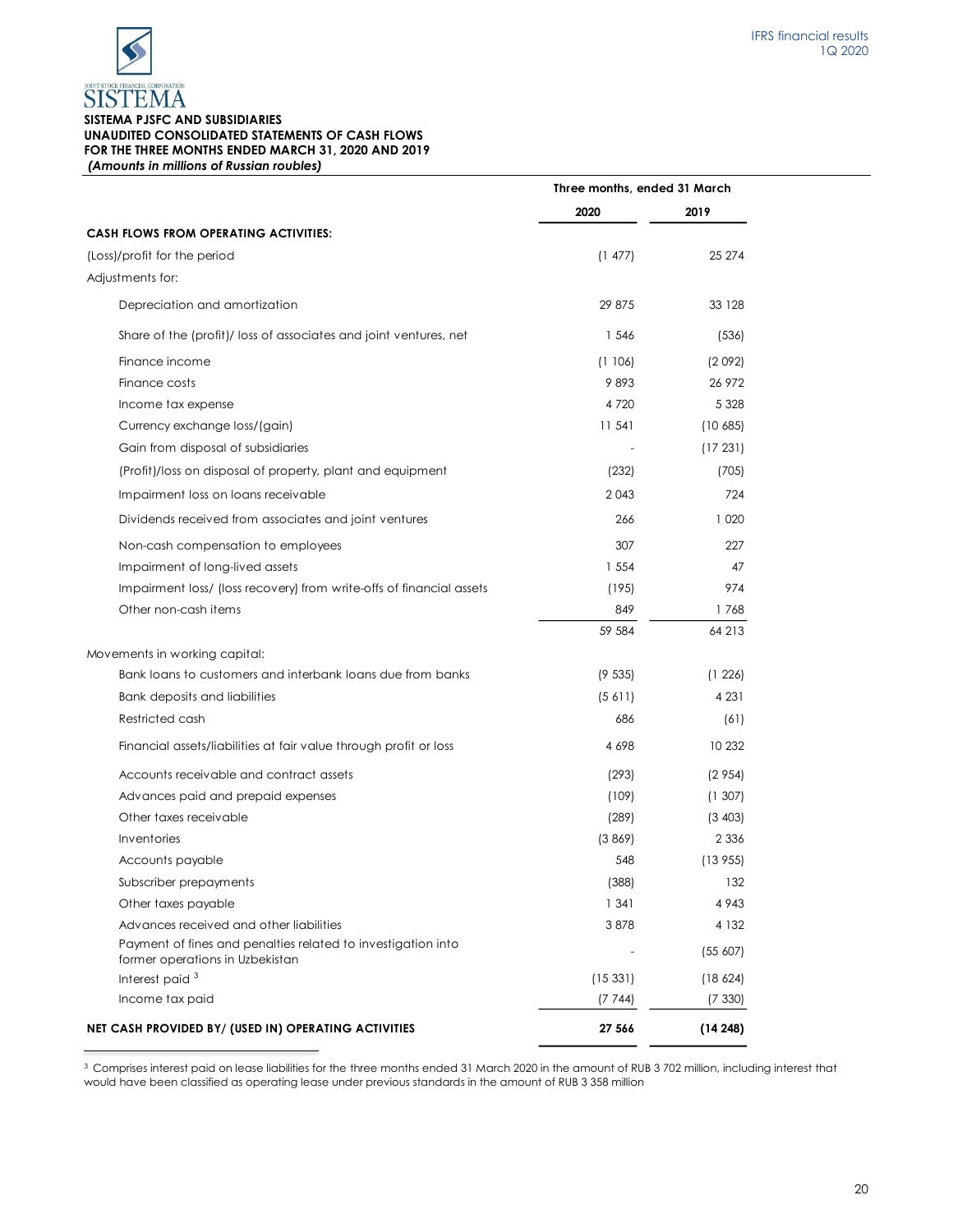

**SISTEMA PJSFC AND SUBSIDIARIES UNAUDITED CONSOLIDATED STATEMENTS OF CASH FLOWS FOR THE THREE MONTHS ENDED MARCH 31, 2020 AND 2019 (CONTINUED)** *(Amounts in millions of Russian roubles)*

|                                                                     | Three months, ended 31 March |          |
|---------------------------------------------------------------------|------------------------------|----------|
|                                                                     | 2020                         | 2019     |
| <b>CASH FLOWS FROM INVESTING ACTIVITIES:</b>                        |                              |          |
| Payments for purchases of property, plant and equipment             | (21878)                      | (16884)  |
| Proceeds from sale of subsidiaries net of cash disposed             | (38)                         | 10786    |
| Proceeds from sale of property, plant and equipment                 | 782                          | 1045     |
| Payments to obtain and fulfill contracts                            | (1188)                       | (1038)   |
| Payments for purchases of intangible assets                         | (6197)                       | (4403)   |
| Payments for businesses, net of cash acquired                       | (1461)                       | (1, 639) |
| Payments for investments in associates and joint ventures           | (1419)                       | (15957)  |
| Payments for purchases of financial assets, long-term               | (5, 509)                     | (6875)   |
| Proceeds from sale of financial assets, long-term                   | 2 3 0 6                      | 325      |
| Payments for financial assets, short-term                           | (2114)                       | (3077)   |
| Proceeds from sale of financial assets, short-term                  | 815                          | 17011    |
| Interest received                                                   | 680                          | 2 1 7 1  |
| Other                                                               | (402)                        | 965      |
| <b>NET CASH USED IN INVESTING ACTIVITIES</b>                        | (35623)                      | (17570)  |
| <b>CASH FLOWS FROM FINANCING ACTIVITIES:</b>                        |                              |          |
| Proceeds from borrowings                                            | 163763                       | 58 27 2  |
| Principal payments on borrowings                                    | (73512)                      | (17787)  |
| Lease liabilities payments <sup>4</sup>                             | (4196)                       | (5170)   |
| Acquisition of non-controlling interests in existing subsidiaries   |                              | (12 225) |
| Proceeds from sale of treasury stock                                |                              | 233      |
| Proceeds from capital transactions with non-controlling interests   | 51                           |          |
| Dividends paid                                                      | (11171)                      |          |
| Debt issuance costs                                                 | (25)                         | (20)     |
| <b>NET CASH PROVIDED BY FINANCING ACTIVITIES</b>                    | 74 910                       | 23 303   |
| Effect of foreign currency translation on cash and cash equivalents | 1 0 2 0                      | (1492)   |
| Net decrease/increase in cash and cash equivalents                  | 67873                        | (10007)  |
| Cash and cash equivalents at the beginning of the period            | 63 669                       | 114 183  |
| Cash and cash equivalents at the end of the period                  | 131 542                      | 104 176  |

<sup>4</sup> Comprises lease payments for the three months ended 31 March 2020 in the amount of RUB 3 931 million as operating lease under previous standards.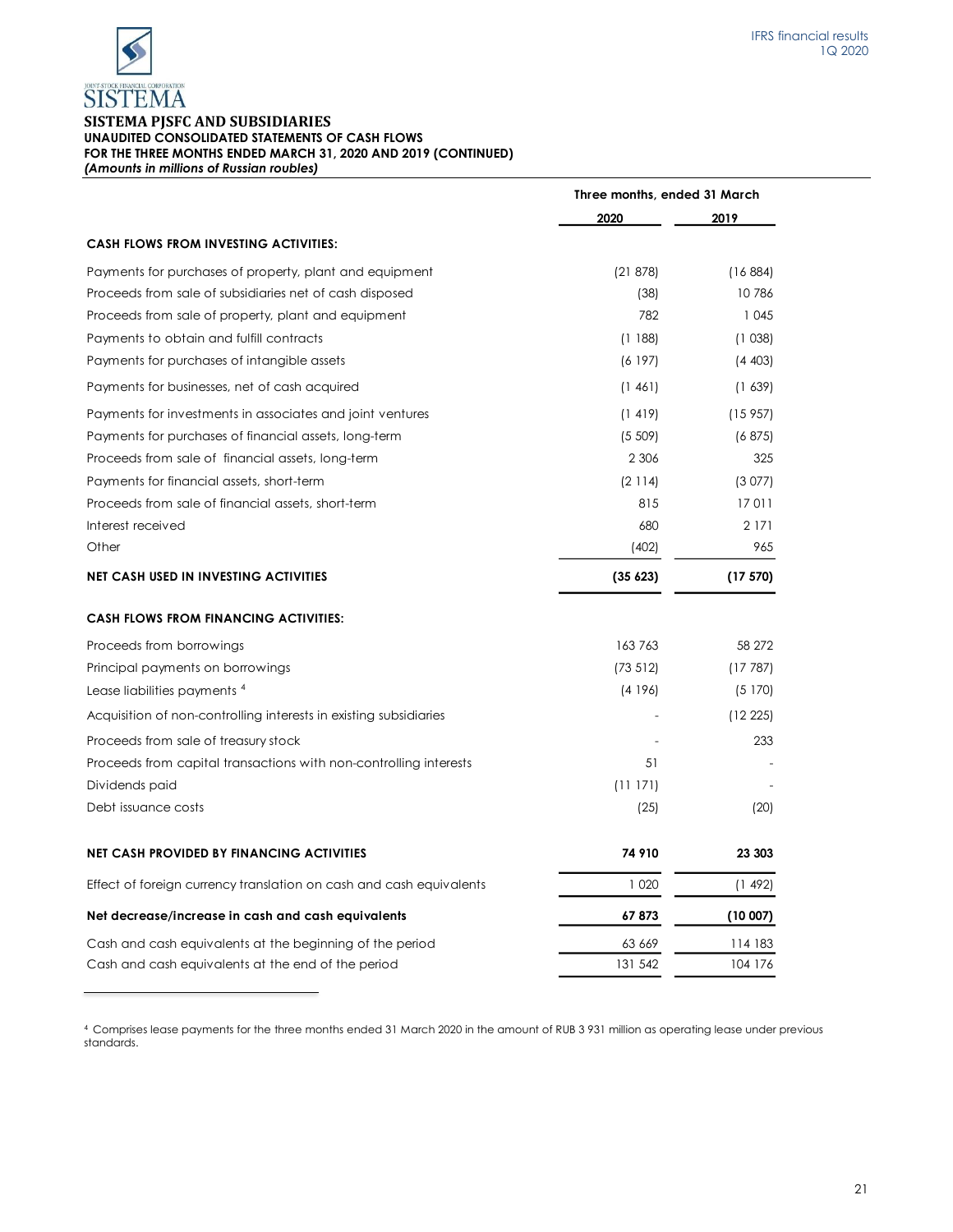

## **Appendix A**

**Operating Income Before Depreciation and Amortisation (OIBDA) and OIBDA margin.** OIBDA represents operating profit before depreciation and amortisation. OIBDA margin is defined as OIBDA as a percentage of our net revenues. Our OIBDA may not be similar to the OIBDA measures of other companies; is not a measurement under accounting principles generally accepted under IFRS and should be considered in addition to, but not as a substitute for, the information contained in our consolidated statement of profit and loss. We believe that OIBDA provides useful information to investors because it is an indicator of the strength and performance of our ongoing business operations, including our ability to fund discretionary spending such as capital expenditures, acquisitions of businesses and other investments and our ability to incur and service debt. While depreciation and amortization are considered operating costs under IFRS, these expenses primarily represent the non-cash current period allocation of costs associated with long-lived assets acquired or constructed in prior periods. OIBDA is commonly used as one of the bases for investors, analysts and credit rating agencies to evaluate and compare the periodic and future operating performance and value of companies.

**Adjusted OIBDA, operating profit and profit attributable to Sistema shareholders**. The Company uses adjusted OIBDA, adjusted operating profit and adjusted profit/(loss) attributable to Sistema shareholders to evaluate financial performance of the Group. These represent underlying financial measures adjusted for a number of one-off gains and losses. We believe that adjusted measures provide investors with additional useful information to measure our underlying financial performance, particularly from period to period, because these measures are exclusive of certain one-off gains and losses.

Adjusted operating profit and adjusted OIBDA can be reconciled to our consolidated statements of profit and loss as follows:

| <b>RUB</b> millions                                                          | 1Q 2020 | <b>1Q 2019</b> |
|------------------------------------------------------------------------------|---------|----------------|
| <b>Operating income</b>                                                      | 23.172  | 24.649         |
| Provisions for litigation and amounts due under contracts with clients (RTI) | (274)   | 175            |
| Accruals related to LTI program at portfolio companies                       | 19      | 164            |
| Impairment of hospitality assets                                             | 1,109   |                |
| Impairment of non-current assets (MTS)                                       | 319     |                |
| Other non-recurring (income) / loss, net                                     | (176)   | 382            |
| Adjusted operating income                                                    | 24.170  | 25,371         |
| Depreciation and amortisation                                                | 29.875  | 27,864         |
| <b>Adiusted OIBDA</b>                                                        | 54.045  | 53.234         |

Adjusted profit / (loss) attributable to Sistema shareholders can be reconciled to our consolidated statements of profit and loss as follows:

| <b>RUB</b> millions                                                                                        | 1Q 2020   | <b>1Q2019</b> |
|------------------------------------------------------------------------------------------------------------|-----------|---------------|
| Net profit / (loss) attributable to Sistema                                                                | (10, 214) | 16,641        |
| Revaulation of liability with regards to the U.S. Department of Justice and the SEC<br>investigation (MTS) |           | (1,722)       |
| Accruals related to LTI program at portfolio companies                                                     | 18        | 259           |
| Provisions for litigation and amounts due under contracts with clients (RTI)                               | (178)     | 152           |
| Impairment of hospitality assets                                                                           | 975       |               |
| Impairment of non-current assets (MTS)                                                                     | 160       |               |
| Other non-recurring (income) / loss, net                                                                   | (170)     | 382           |
| Adjusted net profit / (loss) attributable to Sistema                                                       | (9,409)   | 15.713        |

Consolidated net debt. We define consolidated net debt as consolidated total debt less cash, cash equivalents and deposits in banks. Consolidated total debt is defined as total borrowings plus finance lease. The total borrowings is defined as long-term borrowings, short-term borrowings and liability to Rosimushchestvo. We believe that the presentation of consolidated net debt provides useful information to investors because we use this measure in our management of consolidated liquidity, financial flexibility, capital structure and leverage.